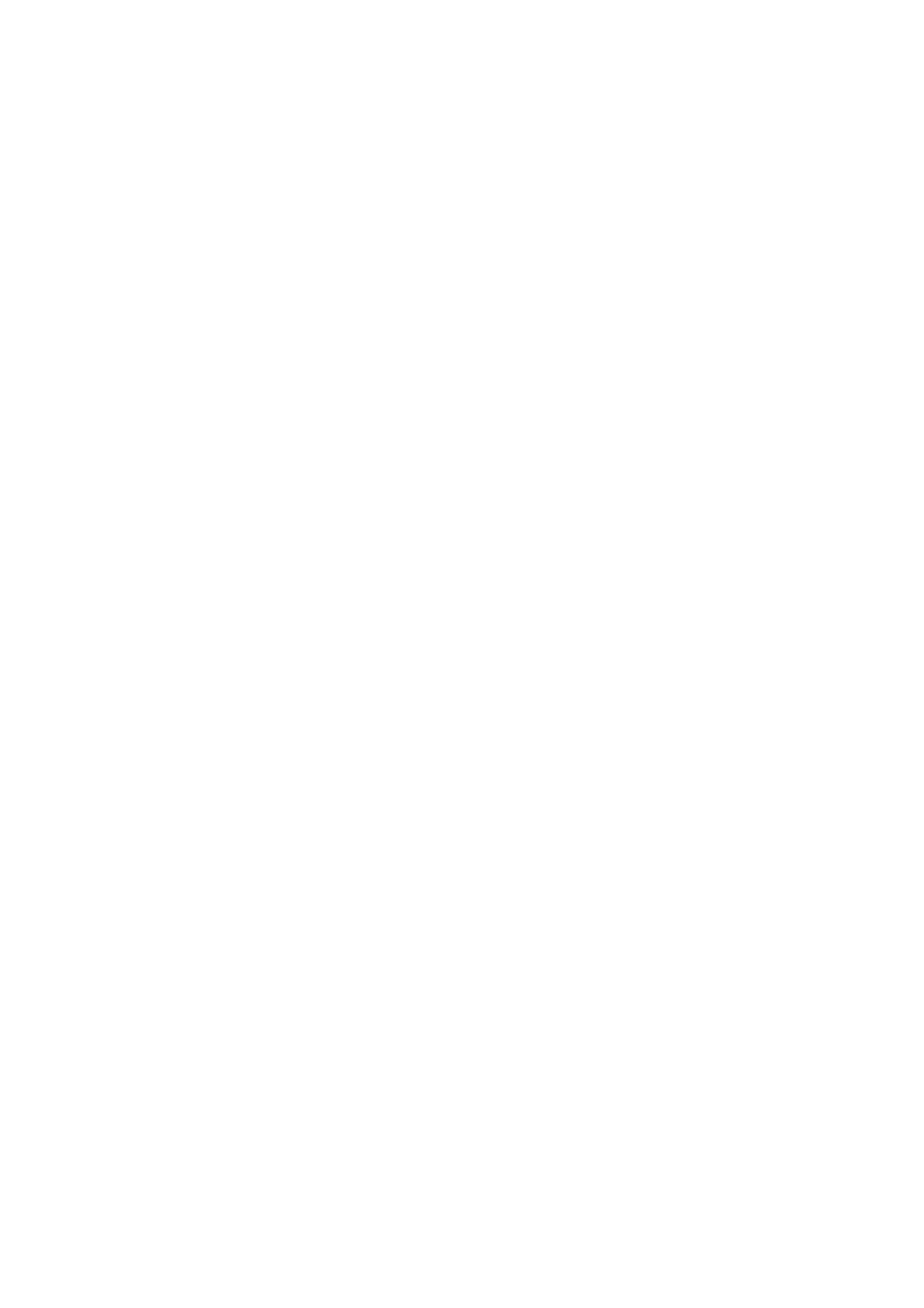# The CADE-21 ATP System Competition (CASC-21)

Geoff Sutcliffe Department of Computer Science University of Miami geoff@cs.miami.edu

### Abstract

The CADE ATP System Computer (CASC) evaluates the performance of sound, fully automatic, classical first-order logic, ATP systems. The evaluation is in terms of the number of problems solved, the number of acceptable proofs and models produced, and the average runtime for problems solved, in the context of a bounded number of eligible problems chosen from the TPTP problem library, and a specified time limit for each solution attempt. The CADE-21 ATP System Competition (CASC-21) was held on 17th July 2007. The design of the competition and it's rules, and information regarding the competing systems, are provided in this report.

# 1 Introduction

The CADE conferences are the major forum for the presentation of new research in all aspects of automated deduction. In order to stimulate ATP research and system development, and to expose ATP systems within and beyond the ATP community, the CADE ATP System Competition (CASC) is held at each CADE conference. CASC-21 was held at the 21st International Conference on Automated Deduction, on 17th July 2007. CASC-21 is the twelfth such ATP system competition [SS97a, SS98d, SS99, Sut00b, Sut01b, SSP02, SS03, SS04, Sut05b, Sut06b, Sut07].

CASC evaluates the performance of sound, fully automatic, classical first-order logic, ATP systems. The evaluation is in terms of:

- the number of problems solved,
- the number of acceptable proofs and models produced, and
- the average runtime for problems solved;

in the context of:

- a bounded number of eligible problems, chosen from the TPTP problem library [SS98c], and
- a specified time limit for each solution attempt.

Twenty ATP systems and variants, listed in Table 1, entered into the various competition and demonstration divisions. The winners of the CASC-J3 (the previous CASC) divisions were automatically entered into those divisions, to provide benchmarks against which progress can be judged (the competition archive provides access to the systems' executables and source code).

The design and procedures of this CASC evolved from those of previous CASCs [SS97c, SS97b, SS98a, SS98b, Sut99, Sut00a, Sut01a, Sut02, Sut03, Sut04, Sut05a, Sut06a]. Important changes for this CASC are: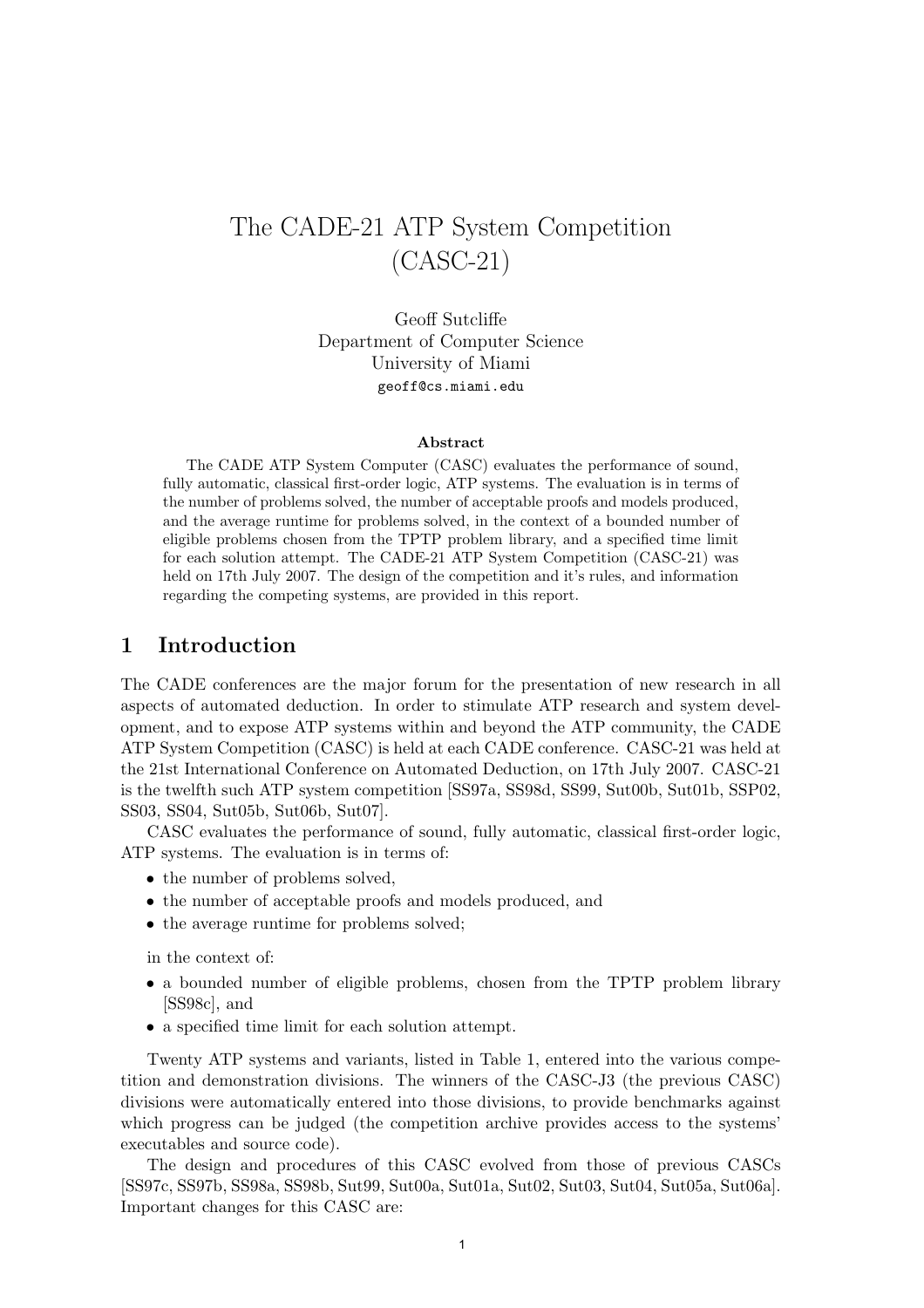| <b>ATP</b> System       | Divisions                                                                                                               | Table 1: The ATP systems and entrants<br>Entrants | Affiliation                         |
|-------------------------|-------------------------------------------------------------------------------------------------------------------------|---------------------------------------------------|-------------------------------------|
|                         |                                                                                                                         |                                                   |                                     |
| $\rm{Darwin\ 1.3}$      | <b>EPR</b>                                                                                                              | $\rm CASC$                                        | CASC-J3 EPR winner                  |
| Darwin 1.4              | <b>EPR</b>                                                                                                              | Peter Baumgartner,                                | NICTA,                              |
|                         |                                                                                                                         | Alexander Fuchs, Cesare Tinelli                   | University of Iowa                  |
| $\mbox{FM-Darwin}\ 1.4$ | $\text{FNT}^*$ SAT*                                                                                                     |                                                   | $Darwin$ 1.4 $variant$              |
| $E$ 0.999               | SAT EPR UEQ<br>FOF CNF FNT                                                                                              | Stephan Schulz                                    | Technische Universität München      |
| EP 0.999                | FOF* CNF*                                                                                                               |                                                   | $E$ 0.999 variant                   |
| E-KRHyper 1.0           | $\text{CNF}^*$ EPR                                                                                                      | Björn Pelzer                                      | University Koblenz-Landau           |
| Equinox 1.2             | UEQ<br>FOF CNF EPR                                                                                                      | Koen Claessen                                     | Chalmers University of Technology   |
| Fampire 1.3             |                                                                                                                         | Josef Urban                                       | Charles University                  |
| Geo 2007j               | $\begin{array}{l} \mbox{FOF (demo)}\\ \mbox{FOF*} \mbox{ FNT*} \mbox{ CNF*} \mbox{ SAT*} \mbox{ EPR UEQ}\\ \end{array}$ | Hans de Nivelle                                   | University of Wroclaw               |
| Prover 0.2              | FOF CNF FNT SAT EPR                                                                                                     | Konstantin Korovin                                | The University of Manchester        |
| $l$ ean $CoP 2.0$       | FOF                                                                                                                     | Jens Otten, Thomas Raths                          | University of Potsdam               |
| ileanCoP 1.2            | FOF (demo)                                                                                                              |                                                   | lean CoP 2.0 variant                |
| Metis 2.0               | $\rm FOF~CNF^{*}~FNT^{*}~SAT^{*}~EPR~UEQ$                                                                               | Joe Hurd                                          | Oxford University                   |
| Muscadet 2.7            | FOF                                                                                                                     | Dominque Pastre                                   | Université René Descartes Paris-5   |
| Otter 3.3               | FOF CNF <sup>*</sup> UEC                                                                                                | CASC, William McCune                              | Argonne National Laboratory         |
| Paradox $1.3$           | $\ensuremath{\mathrm{SAT}}^\ast$                                                                                        | CASC                                              | CASC-J3 SAT <sup>*</sup> winner     |
| Paradox 2.2             | FNT* SAT* EPR                                                                                                           | Koen Claessen, Niklas Sörensson                   | Chalmers University of Technology   |
| Vampire 8.1             | $FOF^*$ CNF <sup>*</sup>                                                                                                | CASC                                              | $CASC$ -J3 $FOF^*$ , $CNF^*$ winner |
| Vampire 9.0             | $\rm FOF^*$ CNF* EPR UEQ                                                                                                | Andrei Voronkov                                   | University of Manchester            |
| Waldmeister 806         | <b>UEQ</b>                                                                                                              | CASC                                              | CASC-J3 UEQ winner                  |

A<sup>\*</sup> superscript on a division indicates participation in the division's proof/model class - see Section 2. ∗ superscript on a division indicates participation in the division's proof/model class - see Section 2.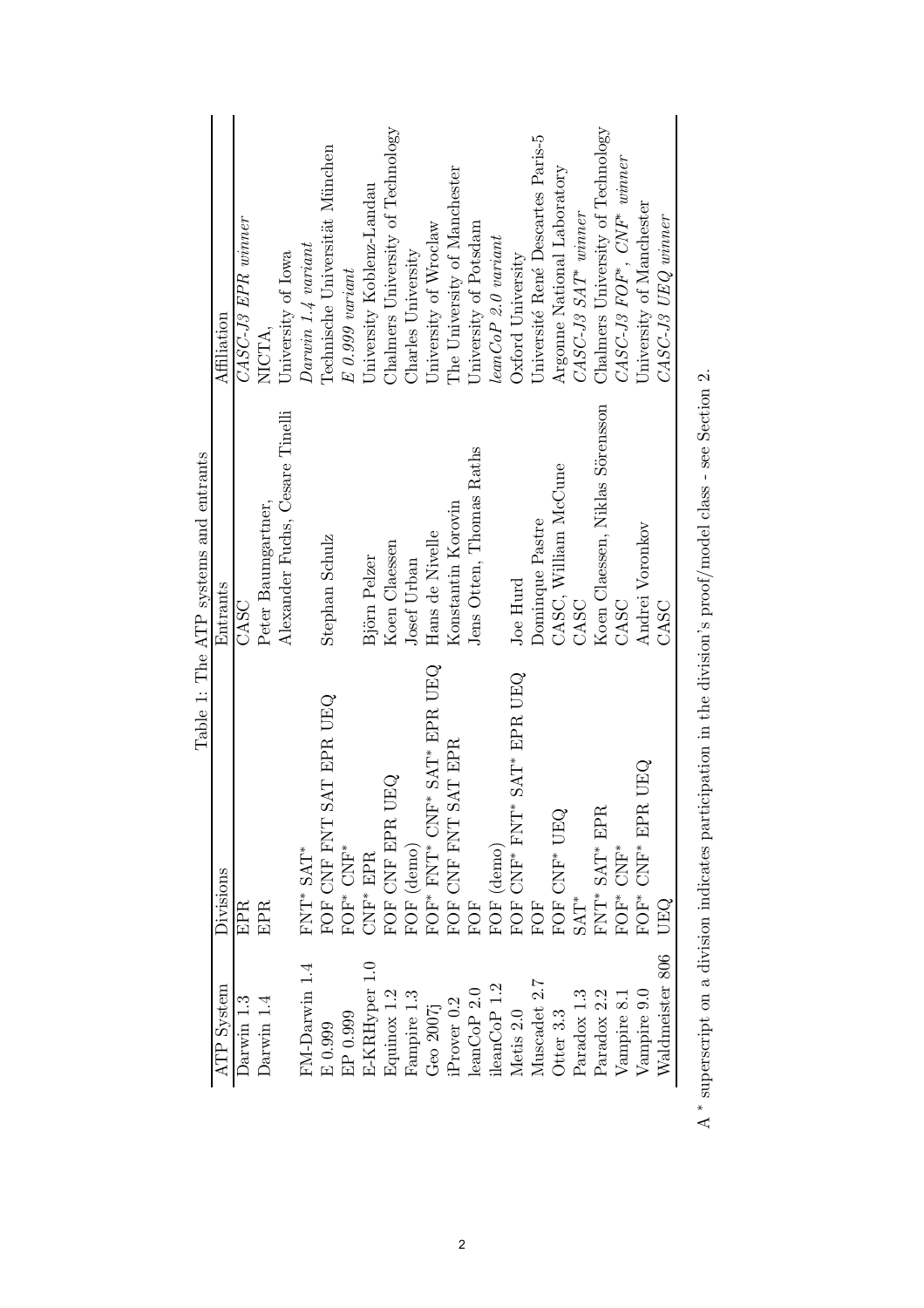- The FNT division First order form Non-Theorems was added. This division uses counter-satisfiable and satisfiable FOF problems.
- The problems used the full set of TPTP roles defined in the TPTP language: axiom, lemma, conjecture, etc.
- The distinguished strings used to report the problem status should (developers were encouraged to do this, not absolutely required) use the SZS ontology, in a line starting SZS status. For example

SZS status Unsatisfiable for SYN075+1 or

SZS status GaveUp for SYN075+1

• The distinguished strings used to delimit proofs/models should (developers were encouraged to do this, not absolutely required) specify the precise output form named in the SZS ontology, using lines starting SZS output start and SZS output end. For example

```
SZS output start CNFRefutation for SYN075-1
  ...
SZS output end CNFRefutation for SYN075-1
```
The competition organizer is Geoff Sutcliffe. The competition is overseen by a panel of knowledgeable researchers who are not participating in the event; the panel members were Christoph Benzmüller, Alan Bundy, and John Slane. The rules, specifications, and deadlines are absolute. Only the panel has the right to make exceptions. The competition was run on computers provided by the Department of Computer Science at the University of Manchester. The CASC-21 WWW site provides access to resources used before, during, and after the event:

```
http://www.tptp.org/CASC/21
```
# 2 Divisions

CASC is divided into divisions according to problem and system characteristics. There are competition divisions in which systems are explicitly ranked, and a demonstration division in which systems demonstrate their abilities without being formally ranked. Each competition division uses problems that have certain logical, language, and syntactic characteristics, so that the ATP systems that compete in the division are, in principle, able to attempt all the problems in the division. Some divisions are further divided into problem categories, which make it possible to analyze, at a more fine grained level, which systems work well for what types of problems. The problem categories have no effect on the competition rankings, which are made at only the division level.

# 2.1 The Competition Divisions

The FOF division: First-order form non-propositional theorems (axioms with a provable conjecture). The FOF division has two problem categories:

- The FNE category: FOF with No Equality
- The FEQ category: FOF with Equality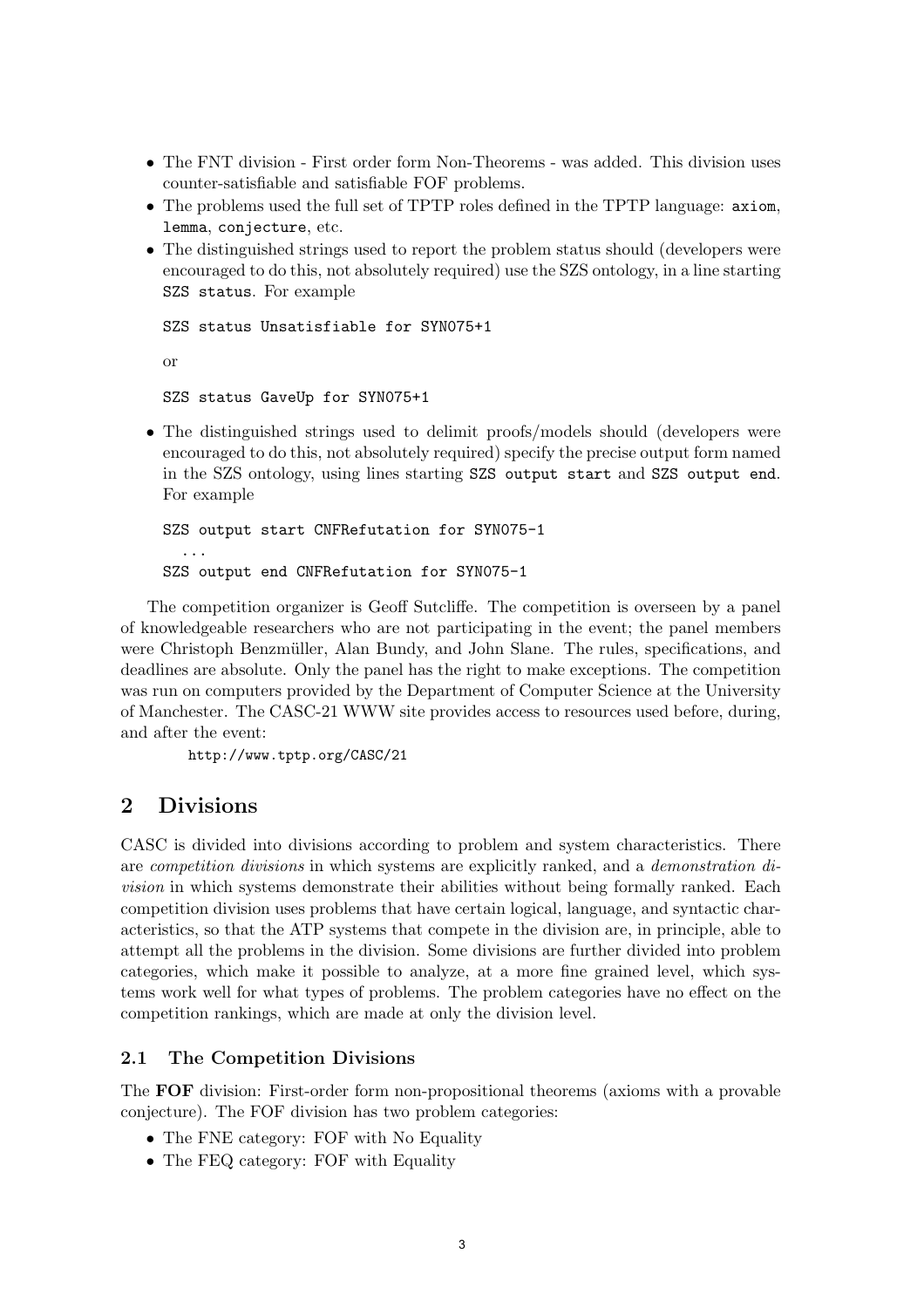The CNF division: Clause normal form really non-propositional theorems (unsatisfiable clause sets), but not unit equality problems (see the UEQ division below). Really non-propositional means with an infinite Herbrand universe. The CNF division has five problem categories:

- The **HNE** category: Horn with No Equality
- The **HEQ** category: Horn with some (but not pure) Equality
- The NNE category: Non-Horn with No Equality
- The **NEQ** category: Non-Horn with some (but not pure) Equality
- The **PEQ** category: Pure Equality

The FNT division: First-order form non-propositional non-theorems (axioms with an unprovable conjecture, and satisfiable sets of axioms). The FNT division has two problem categories:

- The **FNN** category: FNT with no Equality
- The **FNQ** category: FNT with Equality

The SAT division: Clause normal form really non-propositional non-theorems (satisfiable clause sets). The SAT division has two problem categories:

- The SNE category: SAT with No Equality
- The SEQ category: SAT with Equality

The EPR division: Effectively propositional clause normal form theorems and nontheorems (clause sets). Effectively propositional means non-propositional with a finite Herbrand Universe. The EPR division has two problem categories:

- The EPT category: Effectively Propositional Theorems (unsatisfiable clauses)
- The EPS category: Effectively Propositional non-theorems (Satisfiable clauses)

The UEQ division: Unit equality clause normal form really non-propositional theorems (unsatisfiable clause sets).

Section 3.2 explains what problems are eligible for use in each division and category. Section 4 explains how the systems are ranked in each division.

### 2.2 The Demonstration Division

ATP systems that cannot run on the competition computers, or cannot be entered into the competition divisions for any other reason, can be entered into the demonstration division. Demonstration division systems can run on the competition computers, or the computers can be supplied by the entrant. Computers supplied by the entrant may be brought to CASC, or may be accessed via the internet.

The entry specifies which competition divisions' problems are to be used. The results are presented along with the competition divisions' results, but may not be comparable with those results.

# 3 Infrastructure

### 3.1 Computers

The competition computers are Dell computers, each having:

- AMD Athlon XP 3000+, 2091MHz CPU
- 503MB memory
- Linux 2.6.20-1.2307.fc5 operating system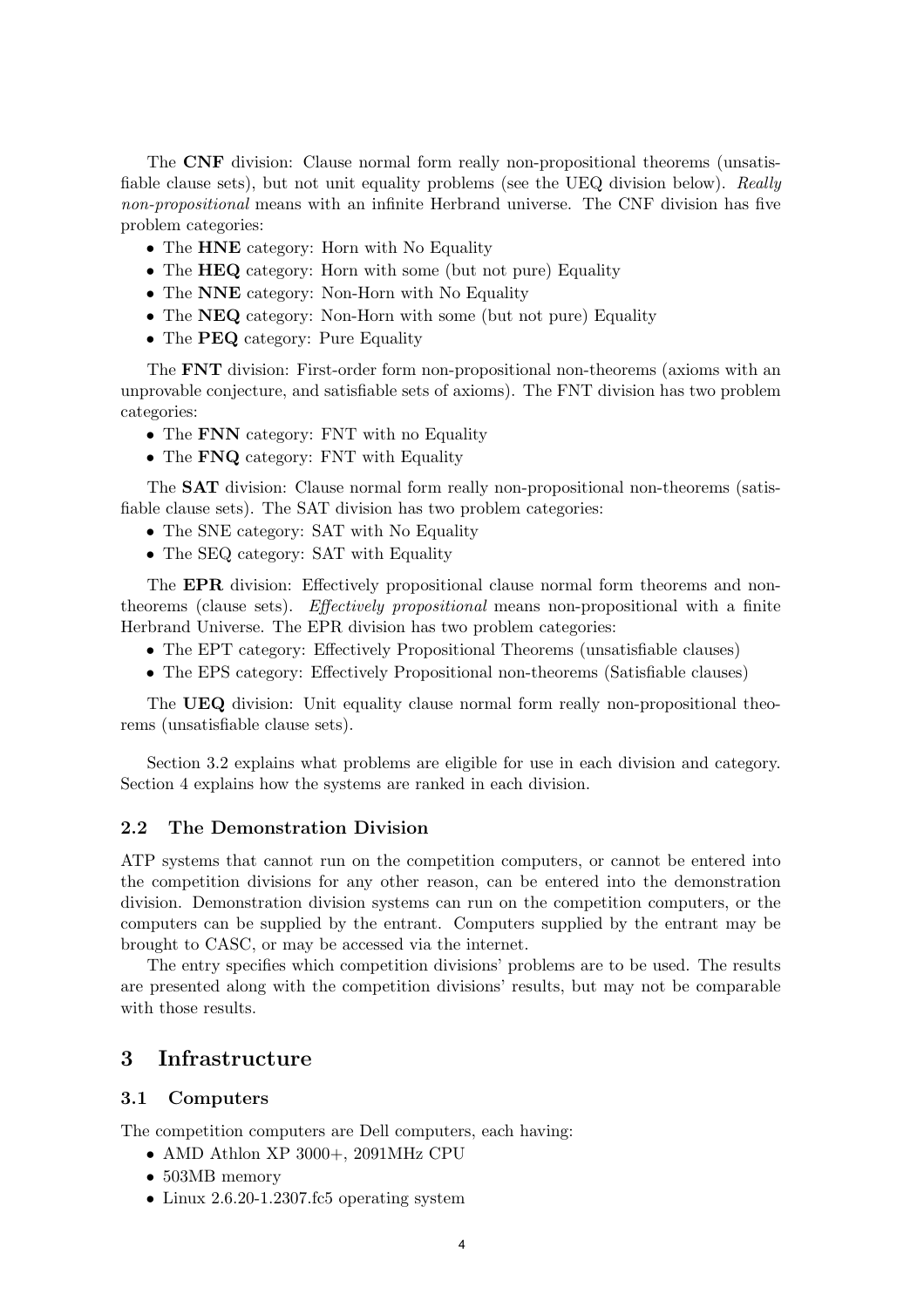# 3.2 Problems

### 3.2.1 Problem Selection

The problems are from the TPTP problem library, version v3.2.0. The TPTP version used for the competition is not released until after the system installation deadline, so that new problems have not seen by the entrants.

The problems have to meet certain criteria to be eligible for selection:

- The TPTP uses system performance data to compute problem difficulty ratings, and from the ratings classifies problems as one of [SS01]:
	- Easy: Solvable by all state-of-the-art ATP systems
	- Difficult: Solvable by some state-of-the-art ATP systems
	- Unsolved: Solvable by no ATP systems
	- Open: Theoremhood unknown

Difficult problems with a rating in the range 0.21 to 0.99 are eligible. Performance data from systems submitted by the system submission deadline is used for computing the problem ratings for the TPTP version used for the competition.

• The TPTP distinguishes versions of problems as one of standard, incomplete, augmented, especial, or biased. All except biased problems are eligible.

The problems used are randomly selected from the eligible problems at the start of the competition, based on a seed supplied by the competition panel.

- The selection is constrained so that no division or category contains an excessive number of very similar problems.
- The selection mechanism is biased to select problems that are new in the TPTP version used, until 50% of the problems in each category have been selected, after which random selection (from old and new problems) continues. The actual percentage of new problems used depends on how many new problems are eligible and the limitation on very similar problems.

### 3.2.2 Number of Problems

The minimal numbers of problems that have to be used in each division and category, to ensure sufficient confidence in the competition results, are determined from the numbers of eligible problems in each division and category [GS96] (the competition organizers have to ensure that there is sufficient CPU time available to run the ATP systems on this minimal number of problems). The minimal numbers of problems is used in determining the CPU time limit imposed on each solution attempt - see Section 3.3.

A lower bound on the total number of problems to be used is determined from the number of computers available, the time allocated to the competition, the number of ATP systems to be run on the competition computers over all the divisions, and the CPU time limit, according to the following relationship:

$$
NumberOfProblems = \frac{NumberOfComputers*TimeAllocated}{NumberOfATPSystems*CPUTimeLimit}
$$

It is a lower bound on the total number of problems because it assumes that every system uses all of the CPU time limit for each problem. Since some solution attempts succeed before the CPU time limit is reached, more problems can be used.

The numbers of problems used in the categories in the various divisions is (roughly) proportional to the numbers of eligible problems than can be used in the categories, after taking into account the limitation on very similar problems.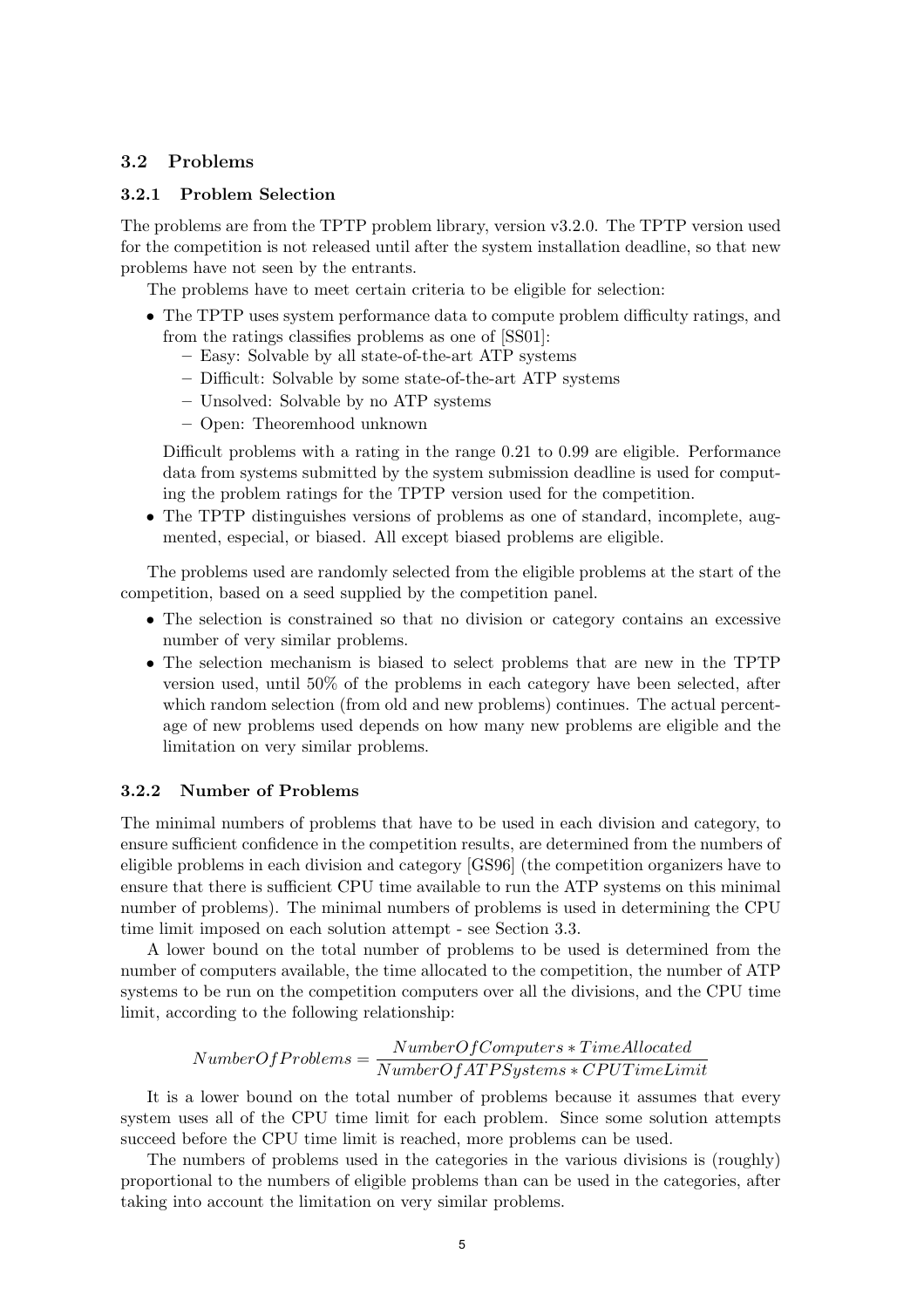The numbers of problems used in each division and category are determined according to the judgement of the competition organizers.

### 3.2.3 Problem Preparation

In order to ensure that no system receives an advantage or disadvantage due to the specific presentation of the problems in the TPTP, the tptp2X utility (distributed with the TPTP) is used to:

- rename all predicate and function symbols to meaningless symbols
- randomly reorder the clauses and literals in CNF problems
- randomly reorder the formulae in FOF problems
- randomly reverse the equalities in UEQ problems
- remove equality axioms that are not needed by the ATP systems
- add equality axioms that are needed by the ATP systems
- output the problems in the formats required by the ATP systems. (The clause type information, one of axiom, hypothesis, or conjecture, may be included in the final output of each formula.)

Further, to prevent systems from recognizing problems from their file names, symbolic links are made to the selected problems, using names of the form CCCNNN-1.p for the symbolic links, with NNN running from 001 to the number of problems in the respective division or category. The problems are specified to the ATP systems using the symbolic link names.

In the demonstration division the same problems are used as for the competition divisions, with the same tptp2X transformations applied. However, the original file names are retained.

## 3.3 Resource Limits

In the competition divisions, CPU and wall clock time limits are imposed on each solution attempt. A minimal CPU time limit of 240 seconds is used. The maximal CPU time limit is determined using the relationship used for determining the number of problems, with the minimal number of problems as the *NumberOfRoblems*. The CPU time limit is chosen as a reasonable value within the range allowed, and is announced at the competition. The wall clock time limit is imposed in addition to the CPU time limit, to limit very high memory usage that causes swapping. The wall clock time limit is double the CPU time limit.

In the demonstration division, each entrant can choose to use either a CPU or a wall clock time limit, whose value is the CPU time limit of the competition divisions.

# 4 System Evaluation

All the divisions have an assurance ranking class, ranked according to the number of problems solved (a "yes" output, giving an assurance of the existence of a proof/model). The FOF, CNF, FNT, and SAT divisions additionally have and a proof/model ranking class, ranked according to the number of problems solved with an acceptable proof/model output on stdout. Ties are broken according to the average CPU times over problems solved. All systems are automatically ranked in the assurance classes, and are ranked in the proof/model classes if they output acceptable proofs/models.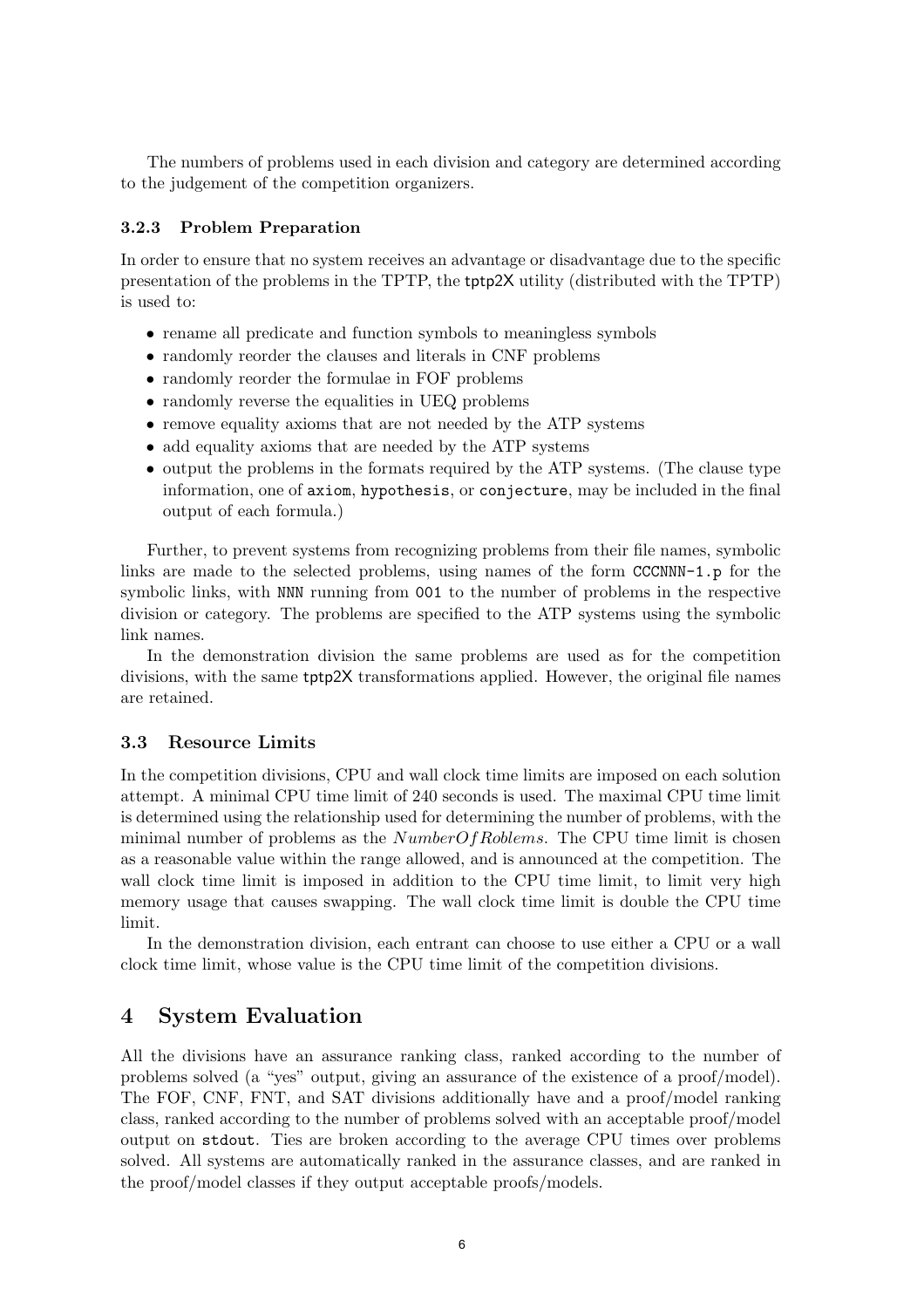For each ATP system, for each problem, three items of data are recorded: whether or not a solution was found, the CPU time taken, and whether or not a solution (proof or model) was output on stdout. The systems are ranked from this performance data. Division and class winners are announced and prizes are awarded.

The competition panel decides whether or not the systems' proofs and models are acceptable. The criteria include:

- Derivations must be complete, starting at formulae from the problem, and ending at the conjecture (for axiomatic proofs) or a *false* formula (for proofs by contradiction, including CNF refutations).
- For proofs of FOF problems by CNF refutation, the conversion from FOF to CNF must be adequately documented.
- Derivations must show only relevant inference steps.
- Inference steps must document the parent formulae, the inference rule used, and the inferred formula.
- Inference steps must be reasonably fine-grained.
- An unsatisfiable set of ground instances of clauses is acceptable for establishing the unsatisfiability of a set of clauses.
- Models must be complete, documenting the domain, function maps, and predicate maps. The domain, function maps, and predicate maps may be specified by explicit ground lists (of mappings), or by any clear, terminating algorithm.

In the assurance classes, and the EPR and UEQ divisions, the ATP systems are not required to output solutions (proofs or models). However, systems that do output solutions to stdout are highlighted in the presentation of results.

If a system is found to be unsound during or after the competition, but before the competition report is published, and it cannot be shown that the unsoundness did not manifest itself in the competition, then the system is retrospectively disqualified. At some time after the competition, all high ranking systems in each division are tested over the entire TPTP. This provides a final check for soundness (see Section 6.1 Properties regarding soundness checking before the competition). At some time after the competition, the proofs from the winners of the CNF and FOF division proof classes, and the models from the winners of the FNT and SAT division model classes, are checked by the panel. If any of the proofs or models are unacceptable, i.e., they are significantly worse than the samples provided, then that system is retrospectively disqualified. All disqualifications are explained in the competition report.

# 5 System Entry

To be entered into CASC, systems have to be registered using the CASC system registration form. No registrations are accepted after the registration deadline. For each system entered, an entrant has to be nominated to handle all issues (including execution difficulties) arising before and during the competition. The nominated entrant must formally register for CASC. However, it is not necessary for entrants to physically attend the competition.

Systems can be entered at only the division level, and can be entered into more than one division (a system that is not entered into a competition division is assumed to perform worse than the entered systems, for that type of problem - wimping out is not an option). Entering many similar versions of the same system is deprecated, and entrants may be required to limit the number of system versions that they enter. The division winners from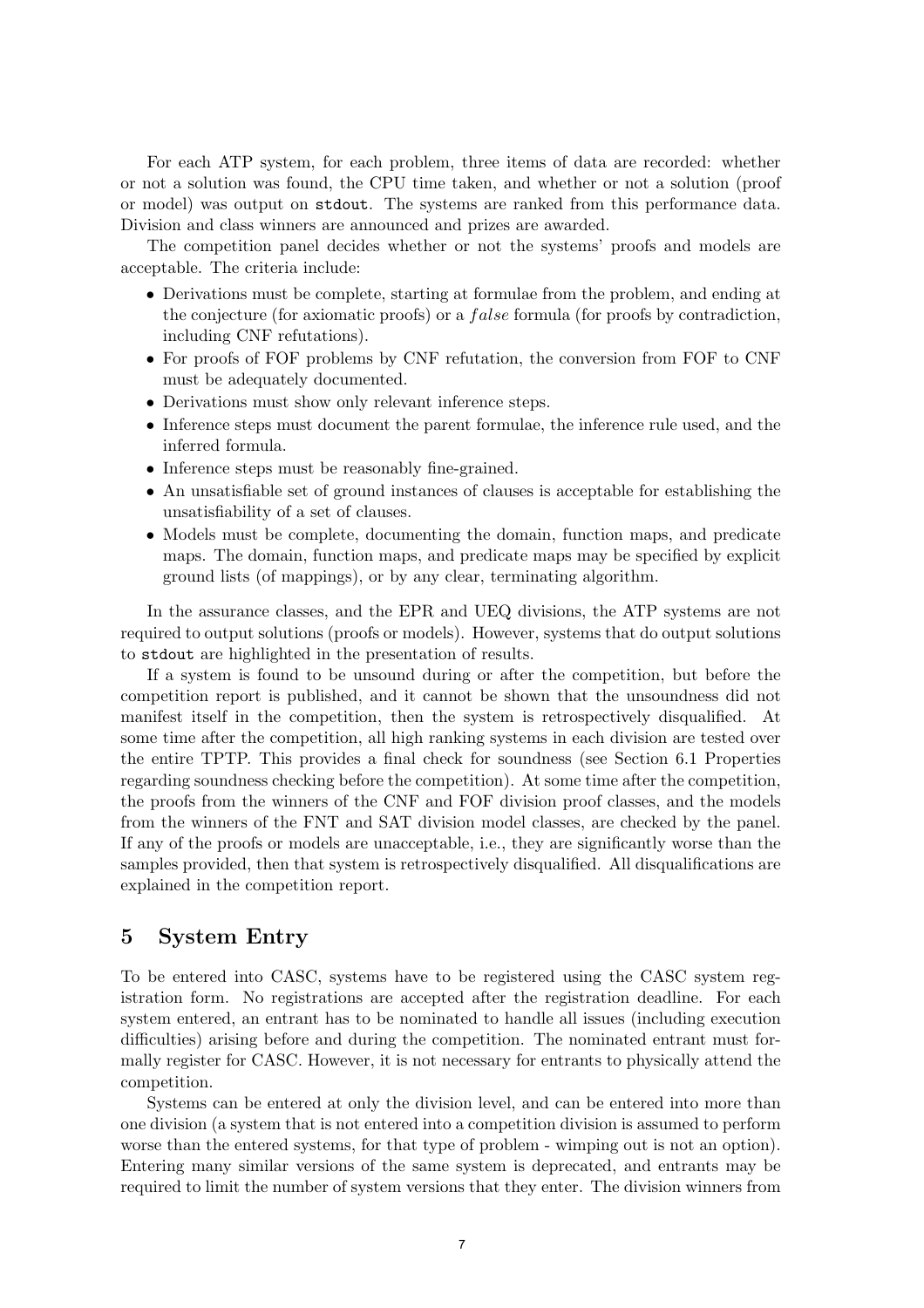the previous CASC are automatically entered into their divisions, to provide benchmarks against which progress can be judged.

It is assumed that each entrant has read the WWW pages related to the competition, and has complied with the competition rules. Non-compliance with the rules could lead to disqualification. A "catch-all" rule is used to deal with any unforseen circumstances: No cheating is allowed. The panel is allowed to disqualify entrants due to unfairness, and to adjust the competition rules in case of misuse.

# 5.1 System Description

A system description has to be provided for each ATP system entered, using the HTML schema supplied on the CASC WWW site. The system description must fit onto two pages, using 12pt times font. The schema has the following sections:

- Architecture. This section introduces the ATP system, and describes the calculus and inference rules used.
- Implementation. This section describes the implementation of the ATP system, including the programming language used, important internal data structures, and any special code libraries used.
- Strategies. This section describes the search strategies used, why they are effective, and how they are selected for given problems. Any strategy tuning that is based on specific problems' characteristics must be clearly described (and justified in light of the tuning restrictions).
- Expected competition performance. This section makes some predictions about the performance of the ATP system in each of the divisions and categories in which the system is competing.
- References.

The system description has to be emailed to the competition organizers by the system description deadline. The system descriptions, along with information regarding the competition design and procedures, form the proceedings for the competition.

# 5.2 Sample Solutions

For systems in the proof and model classes, representative sample solutions must be emailed to the competition organizers before the sample solutions deadline. Proof samples for the CNF division must include a proof for SYN075-1. Proof samples for the FOF division must include a proof for SYN075+1. Model samples for the FNT division must include models for MGT019+2 and SWV010+1. Model samples for the SAT division must include a model for MGT031-1. The sample solutions must illustrate the use of all inference rules. A key must be provided if any non-obvious abbreviations for inference rules or other information are used.

# 6 System Requirements

# 6.1 System Properties

Systems are required to have the following properties:

• The ATP systems have to run on a single locally provided standard UNIX computer (the competition computers - see Section 3.1). ATP systems that cannot run on the competition computers can be entered into the demonstration division.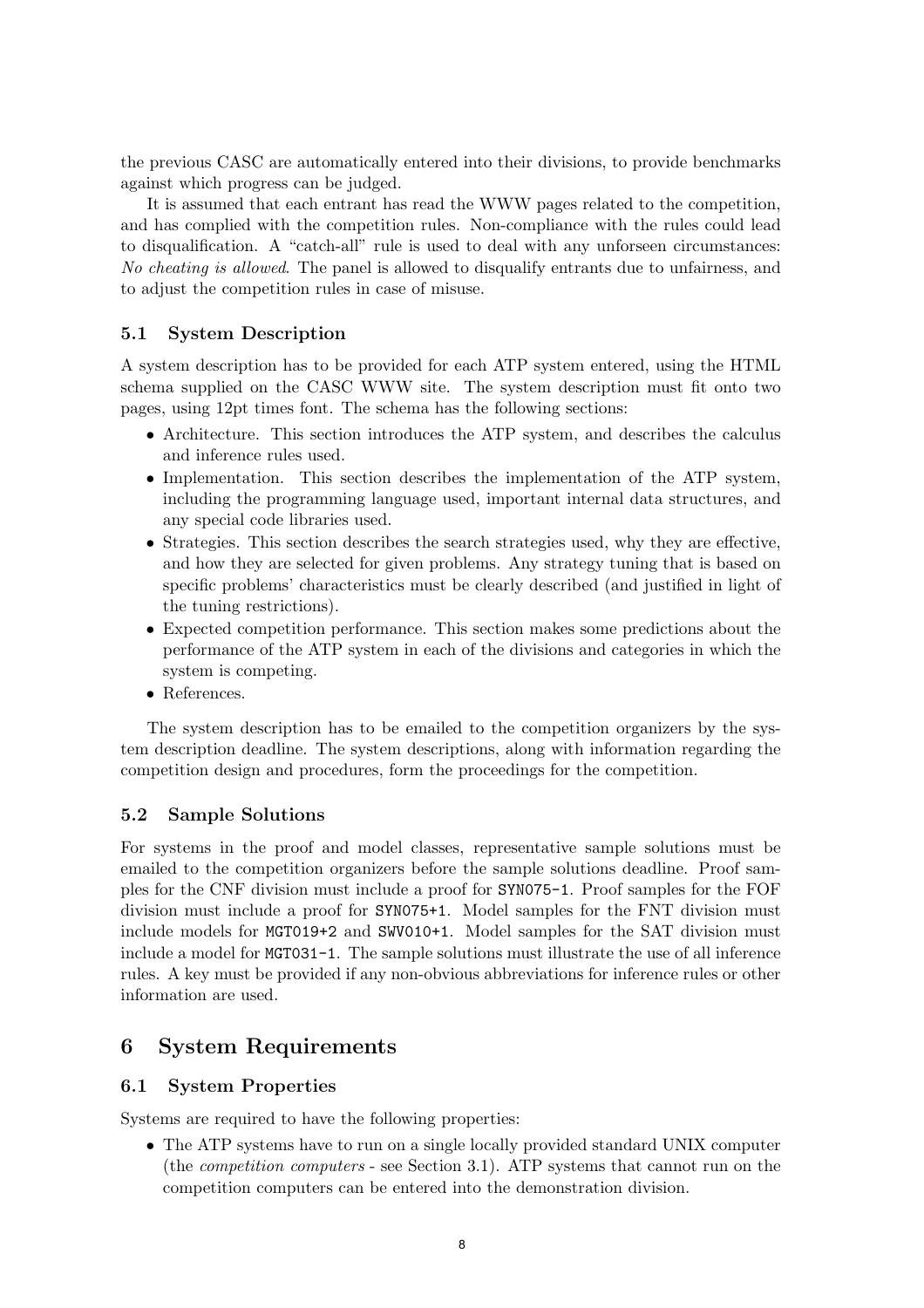- Systems have to be fully automatic, i.e., any command line switches have to be the same for all problems.
- Systems have to be sound. At some time before the competition all the systems in the competition divisions are tested for soundness. Non-theorems are submitted to the systems in the FOF, CNF, EPR, and UEQ divisions, and theorems are submitted to the systems in the FNT, SAT and EPR divisions. Finding a proof of a non-theorem or a disproof of a theorem indicates unsoundness. If an ATP system fails the soundness testing it must be repaired by the unsoundness repair deadline or be withdrawn. The soundness testing eliminates the possibility of an ATP system simply delaying for some amount of time and then claiming to have found a solution. At some time after the competition, all high ranking systems in the competition divisions are tested over the entire TPTP. This provides a final check for soundness. For systems running on entrant supplied computers in the demonstration division, the entrant must perform the soundness testing and report the results to the competition organizers.
- Systems do not have to be complete in any sense, including calculus, search control, implementation, or resource requirements.
- The ATP systems have to be executable by a single command line, using an absolute path name for the executable, which might not be in the current directory. The command line arguments are the absolute path name of a symbolic link as the problem file name, the time limit (if required by the entrant), and entrant specified system switches (the same for all problems). No shell features, such as input or output redirection, may be used in the command line. No assumptions may be made about the format of the problem file name.
- The ATP systems that run on the competition computers have to be interruptable by a SIGXCPU signal, so that the CPU time limit can be imposed on each solution attempt, and interruptable by a SIGALRM signal, so that the wall clock time limit can be imposed on each solution attempt. For systems that create multiple processes, the signal is sent first to the process at the top of the hierarchy, then one second later to all processes in the hierarchy. Any orphan processes are killed after that, using SIGKILL. The default action on receiving these signals is to exit (thus complying with the time limit, as required), but systems may catch the signals and exit of their own accord. If a system runs past a time limit this is noticed in the timing data, and the system is considered to have not solved that problem.
- When terminating of their own accord, the ATP systems have to output a distinguished string (specified by the entrant) on stdout indicating either that a solution has been found, or that no conclusion has been reached. The distinguished strings the problem status should use the SZS ontology, in a line starting SZS status. For example

```
SZS status Unsatisfiable for SYN075+1
```

```
or
```
# SZS status GaveUp for SYN075+1

Only the first such string is recognized, and accepted as the system's claimed result. • When outputing proofs/models for the proof/model ranking classes, the start and end of the proof/model must be identified by distinguished strings (specified by the entrant). These pairs of strings must be different for proofs and models. The distinguished strings should specify the precise output form named in the SZS ontology, using lines starting SZS output start and SZS output end. For example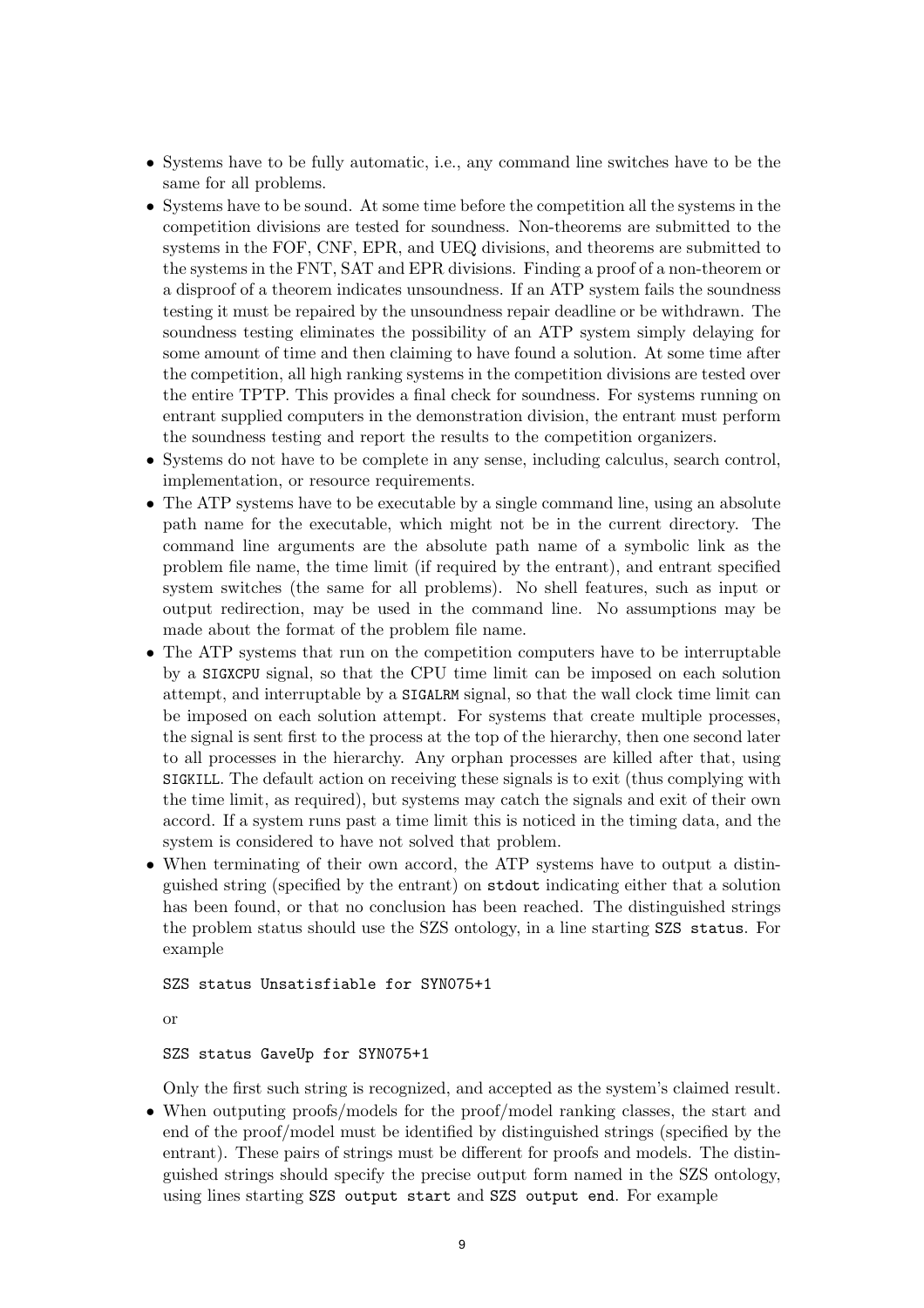SZS output start CNFRefutation for SYN075-1 ... SZS output end CNFRefutation for SYN075-1

The string specifying the problem status must be output before the start of a proof/model.

- If an ATP system terminates of its own accord, it may not leave any temporary or other output files. If an ATP system is terminated by a SIGXCPU or SIGALRM, it may not leave any temporary or other output files anywhere other than in /tmp. Multiple copies of the ATP systems have to be executable concurrently on different machines but in the same (NFS cross mounted) directory. It is therefore necessary to avoid producing temporary files that do not have unique names, with respect to the machines and other processes. An adequate solution is a file name including the host machine name and the process id.
- For practical reasons excessive output from the ATP systems is not allowed. A limit, dependent on the disk space available, is imposed on the amount of stdout and stderr output that can be produced. The limit is at least 10KB per problem (averaged over all problems so that it is possible to produce some long proofs).
- The precomputation and storage of any information specifically about TPTP problems is not allowed. Strategies and strategy selection based on the characteristics of a few specific TPTP problems are not allowed, i.e., strategies and strategy selection must be general purpose and expected to extend usefully to new unseen problems. If automatic strategy learning procedures are used, the learning must ensure that sufficient generalization is obtained, and that no learning at the individual problem level is performed.
- For every problem solved, the system's solution process must be reproducible by running the system again.

Entrants must ensure that their systems execute in a competition-like environment, according to the system checks described in Section 6.4. Entrants are advised to perform these checks well in advance of the system installation deadline. This gives the competition organizers time to help resolve any difficulties encountered. Entrants will not have access to the competition computers.

# 6.2 System Delivery

For systems running on the competition computers, entrants must email an installation package to the competition organizers by the installation deadline. The installation package must be a .tar.gz file containing the system source code, any other files required for installation, and a ReadMe file. The ReadMe file must contain:

- Instructions for installation
- Instructions for executing the system
- Format of problem files, in the form of tptp2X format and transformation parameters.
- Command line, using %s and %d to indicate where the problem file name and CPU time limit must appear.
- The distinguished strings output.

The installation procedure may require changing path variables, invoking make or something similar, etc, but nothing unreasonably complicated. All system binaries must be created in the installation process; they cannot be delivered as part of the installation package. The system is reinstalled onto the competition computers by the competition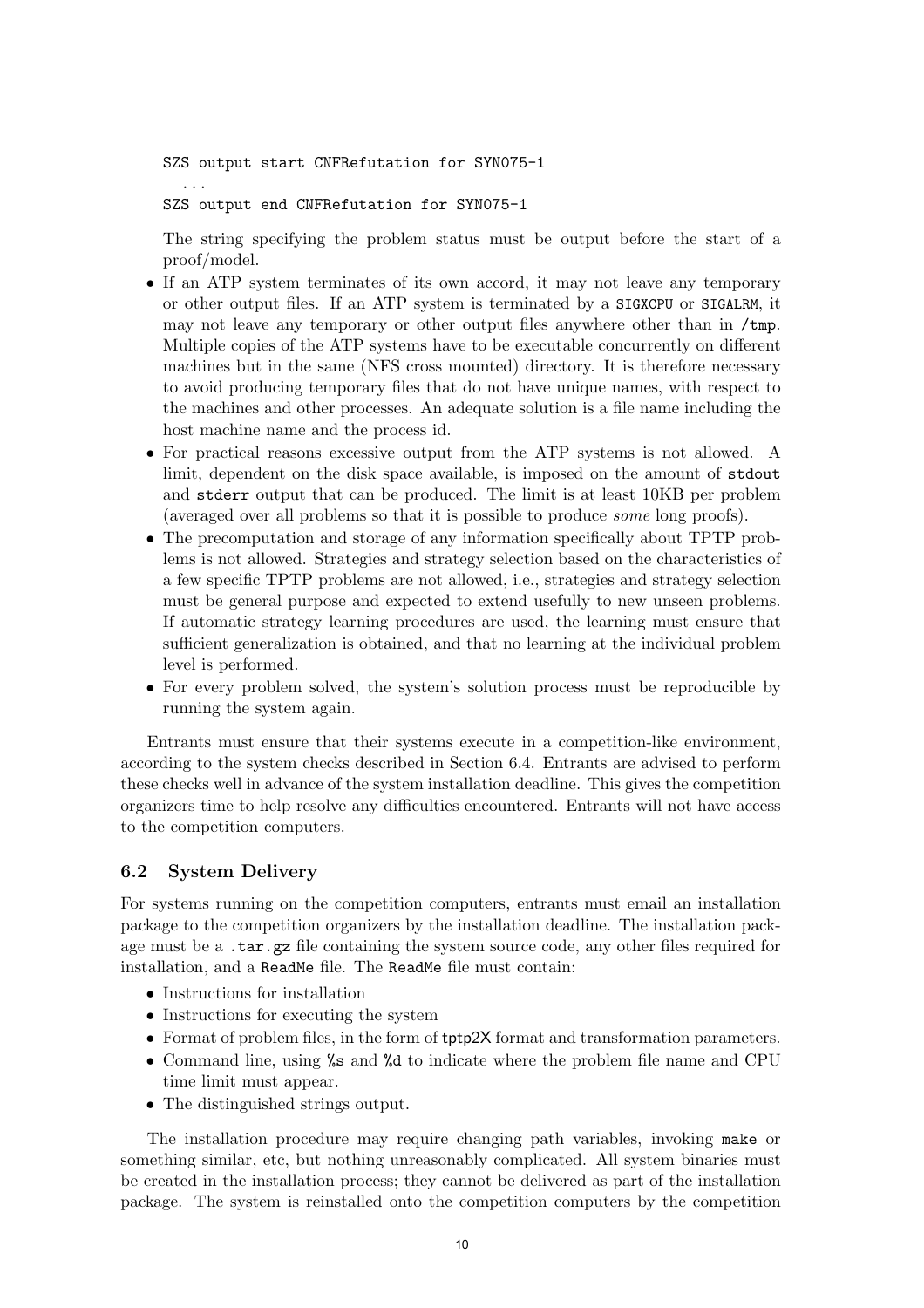organizers, following the instructions in the ReadMe file. Installation failures before the installation deadline are passed back to the entrant. After the installation deadline access to the competition computers is denied, and no further changes or late systems are accepted (i.e., deliver your installation package before the installation deadline so if the installation fails you have a chance to fix it!). If you are in doubt about your installation package or procedure, please email the competition organizers.

For systems running on entrant supplied computers in the demonstration division, entrants must deliver a source code package to the competition organizers by the start of the competition. The source code package must be a  $tan.gz$  file containing the system source code.

After the competition all competition division systems' source code, is made publically available on the CASC WWW site. In the demonstration division, the entrant specifies whether or not the source code is placed on the CASC WWW site.

### 6.3 System Execution

Execution of the ATP systems on the competition computers is controlled by a perl script, provided by the competition organizers. The jobs are queued onto the computers so that each computer is running one job at a time. All attempts at the Nth problems in all the divisions and categories are started before any attempts at the  $(N+1)$ <sup>th</sup> problems.

During the competition a perl script parses the systems' outputs. If any of an ATP system's distinguished strings are found then the CPU time used to that point is noted. A system has solved a problem iff it outputs its termination string within the CPU time limit, and a system has produced a proof iff it outputs its end-of-proof/model string within the CPU time limit. The result and timing data is used to generate an HTML file, and a WWW browser is used to display the results.

The execution of the demonstration division systems is supervised by their entrants.

### 6.4 System Checks

• Check: The ATP system can run on a computer that has the same configuration as the competition computers. The competition computers' configuration, obtained from uname, is:

> uname -mp -sr Linux 2.6.20-1.2307.fc5 i686 athlon

If the ATP system requires any special software, libraries, etc, which not part of a standard installation, please let the competition organizers know in the system registration.

• Check: The ATP system can be run by an absolute path name for the executable. For example

```
prompt> pwd
/home/tptp
prompt> which MyATPSystem
/home/tptp/bin/MyATPSystem
prompt> /home/tptp/bin/MyATPSystem /home/tptp/TPTP/Problems/SYN/SYN075-1.p
SZS status Unsatisfiable for SYN075-1
```
• Check: The ATP system accepts an absolute path name of a symbolic link as the problem file name. For example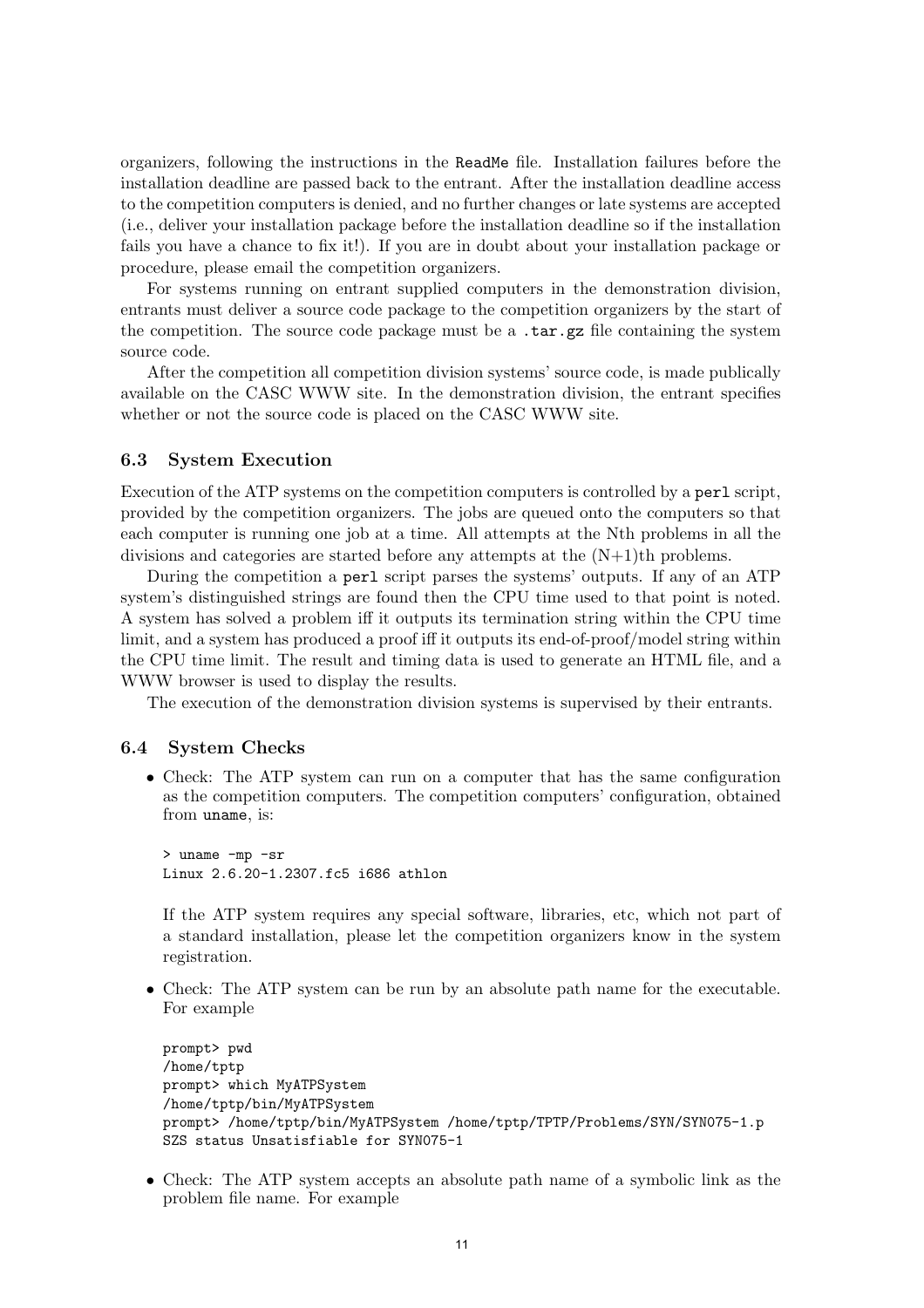```
prompt> cd /home/tptp/tmp
prompt> ln -s /home/tptp/TPTP/Problems/SYN/SYN075-1.p CCC001-1.p
prompt> cd /home/tptp
prompt> /home/tptp/bin/MyATPSystem /home/tptp/tmp/CCC001-1.p
SZS status Unsatisfiable for CCC001-1
```
• Check: The ATP system makes no assumptions about the format of the problem file name. For example

```
prompt> ln -s /home/tptp/TPTP/Problems/GRP/GRP001-1.p \_foo-Blah
prompt> /home/tptp/bin/MyATPSystem \_foo-Blah
SZS status Unsatisfiable for _foo-Blah
```
• Check: The ATP system can run under the TreeLimitedRun program (sources are available from the CASC WWW site). For example

```
prompt> which TreeLimitedRun
/home/tptp/bin/TreeLimitedRun
prompt> /home/tptp/bin/TreeLimitedRun -q0 200 400 /home/tptp/bin/MyATPSystem
        /home/tptp/tmp/CCC001-1.p
TreeLimitedRun: ------------------------------------------------
TreeLimitedRun: /home/tptp/bin/MyATPSystem
TreeLimitedRun: CPU time limit is 200s
TreeLimitedRun: WC time limit is 400s
TreeLimitedRun: PID is 4867
TreeLimitedRun: ------------------------------------------------
SZS status Unsatisfiable for CCC001-1
FINAL WATCH: 147.8 CPU 150.0 WC
```
• Check: The ATP system's CPU time can be limited using the TreeLimitedRun program. For example

```
prompt> /home/tptp/bin/TreeLimitedRun -q0 10 20 /home/tptp/bin/MyATPSystem
        /home/tptp/tmp/CCC001-1.p
TreeLimitedRun: ------------------------------------------------
TreeLimitedRun: /home/tptp/bin/MyATPSystem
TreeLimitedRun: CPU time limit is 10s
TreeLimitedRun: WC time limit is 20s
TreeLimitedRun: PID is 5827
TreeLimitedRun: ------------------------------------------------
CPU time limit exceeded
FINAL WATCH: 10.7 CPU 13.1 WC
```
• Check: The ATP system's wall clock time can be limited using the TreeLimitedRun program. For example

```
prompt> /home/tptp/bin/TreeLimitedRun -q0 20 10 /home/tptp/bin/MyATPSystem
        /home/tptp/tmp/CCC001-1.p
TreeLimitedRun: ------------------------------------------------
TreeLimitedRun: /home/tptp/bin/MyATPSystem
TreeLimitedRun: CPU time limit is 20s
TreeLimitedRun: WC time limit is 10s
TreeLimitedRun: PID is 5827
TreeLimitedRun: ------------------------------------------------
Alarm clock
FINAL WATCH: 9.7 CPU 10.1 WC
```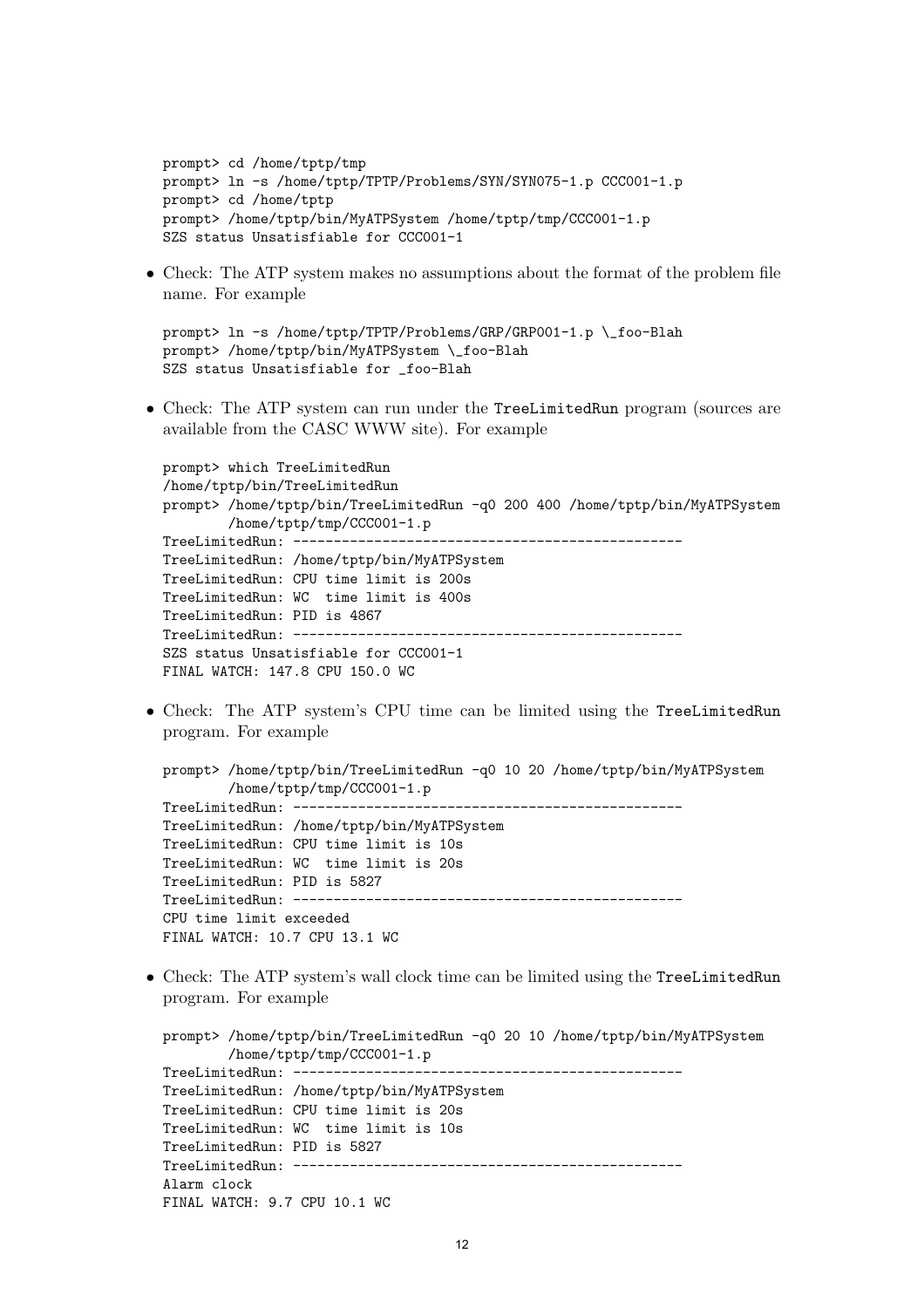• Check: The system outputs a distinguished string when terminating of its own accord. The SZS format, described in Section 6.1, has been used here. If appropriate, similar checks should be made for the cases where no solution exists and where no conclusion is reached.

```
prompt> /home/tptp/bin/TreeLimitedRun -q0 200 400 /home/tptp/bin/MyATPSystem
        /home/tptp/tmp/CCC001-1.p
TreeLimitedRun: ---------------------
TreeLimitedRun: /home/tptp/bin/MyATPSystem
TreeLimitedRun: CPU time limit is 200s
TreeLimitedRun: WC time limit is 400s
TreeLimitedRun: PID is 5827
TreeLimitedRun: ------------------------------------------------
SZS status Unsatisfiable for CCC001-1
FINAL WATCH: 147.8 CPU 150.0 WC
```
• Check: The system outputs distinguished strings at the start and end of its solution. The SZS format, described in Section 6.1, has been used here.

```
prompt> /home/tptp/bin/TreeLimitedRun -q0 200 400 /home/tptp/bin/MyATPSystem
        -output_proof /home/tptp/tmp/CCC001-1.p
TreeLimitedRun: ------------------------------------------------
TreeLimitedRun: /home/tptp/bin/MyATPSystem
TreeLimitedRun: CPU time limit is 200s
TreeLimitedRun: WC time limit is 400s
TreeLimitedRun: PID is 5827
TreeLimitedRun: ------------------------------------------------
SZS status Unsatisfiable for CCC001-1
SZS output start CNFRefutation for CCC001-1
    ... acceptable proof/model here ...
SZS output end CNFRefutation for CCC001-1
FINAL WATCH: 147.8 CPU 150.0 WC
```
• Check: No temporary or other files are left if the system terminates of its own accord, and no temporary or other files are left anywhere other than in /tmp if the system is terminated by a SIGXCPU or SIGALRM. Check in the current directory, the ATP system's directory, the directory where the problem's symbolic link is located, and the directory where the actual problem file is located.

```
prompt> pwd
/home/tptp
prompt> /home/tptp/bin/TreeLimitedRun -q0 200 400 /home/tptp/bin/MyATPSystem
        /home/tptp/tmp/CCC001-1.p
TreeLimitedRun: ------------------------------------------------
TreeLimitedRun: /home/tptp/bin/MyATPSystem
TreeLimitedRun: CPU time limit is 200s
TreeLimitedRun: WC time limit is 400s
TreeLimitedRun: PID is 13526
TreeLimitedRun: ------------------------------------------------
SZS status Unsatisfiable for CCC001-1
FINAL WATCH: 147.8 CPU 150.0 WC
prompt> ls /home/tptp
    ... no temporary or other files left here ...
prompt> ls /home/tptp/bin
```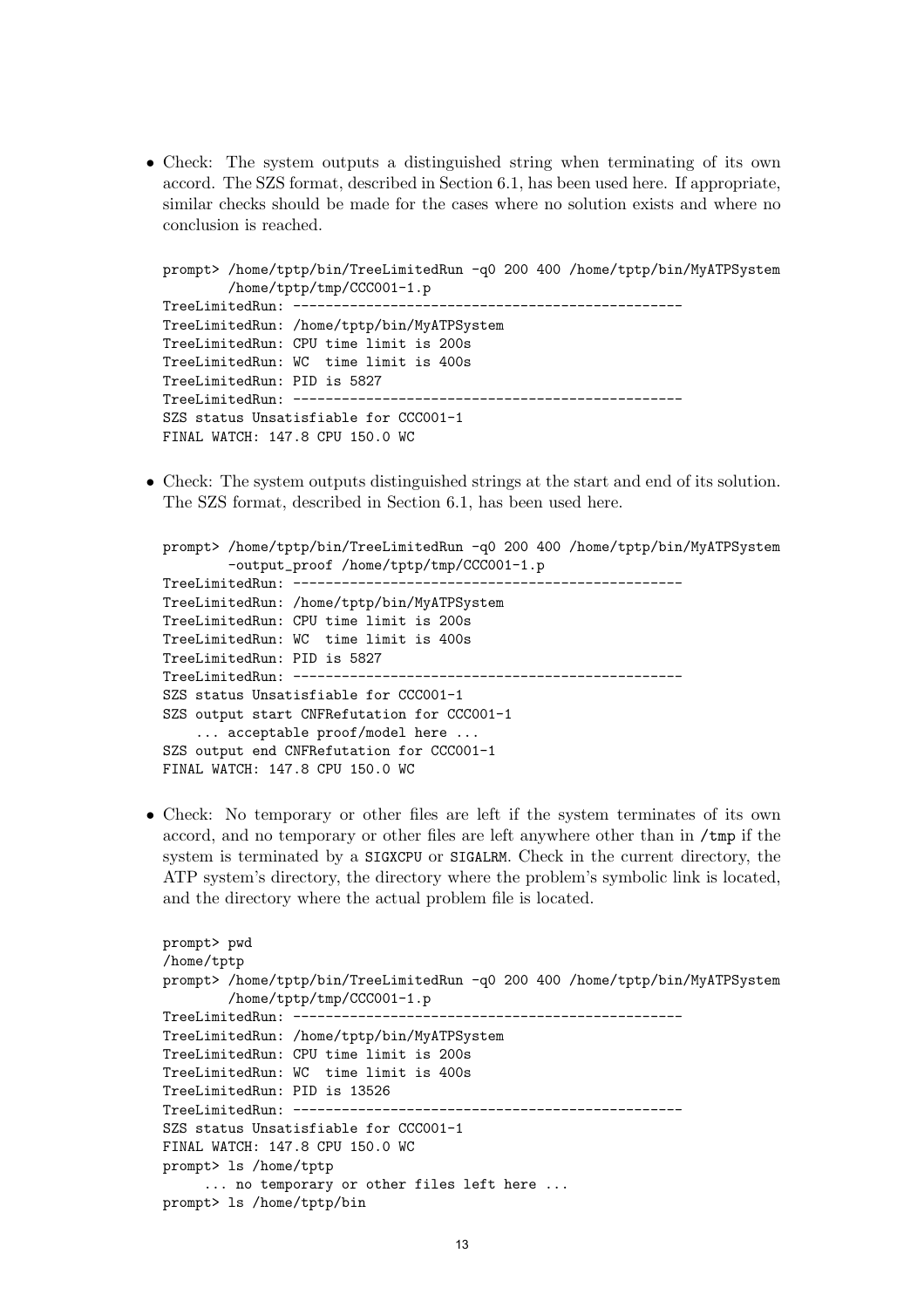```
... no temporary or other files left here ...
prompt> ls /home/tptp/tmp
    ... no temporary or other files left here ...
prompt> ls /home/tptp/TPTP/Problems/GRP
    ... no temporary or other files left here ...
prompt> ls /tmp
     ... no temporary or other files left here by decent systems ...
```
### • Check: Multiple concurrent executions do not clash. For example

```
prompt> (/bin/time /home/tptp/bin/TreeLimitedRun -q0 200 400
        /home/tptp/bin/MyATPSystem /home/tptp/tmp/CCC001-1.p) &
        (/bin/time /home/tptp/bin/TreeLimitedRun -q0 200 400
        /home/tptp/bin/MyATPSystem /home/tptp/tmp/CCC001-1.p)
TreeLimitedRun: ------------------------------------------------
TreeLimitedRun: /home/tptp/bin/MyATPSystem
TreeLimitedRun: CPU time limit is 200s
TreeLimitedRun: WC time limit is 400s
TreeLimitedRun: PID is 5827
TreeLimitedRun: ------------------------------------------------
TreeLimitedRun: ------------------------------------------------
TreeLimitedRun: /home/tptp/bin/MyATPSystem
TreeLimitedRun: CPU time limit is 200s
TreeLimitedRun: WC time limit is 400s
TreeLimitedRun: PID is 5829
TreeLimitedRun: ------------------------------------------------
SZS status Unsatisfiable for CCC001-1
FINAL WATCH: 147.8 CPU 150.0 WC
SZS status Unsatisfiable for CCC001-1
FINAL WATCH: 147.8 CPU 150.0 WC
```
# 7 The ATP Systems

These system descriptions were written by the entrants.

### 7.1 Darwin 1.3

Peter Baumgartner<sup>1</sup>, Alexander Fuchs<sup>2</sup>, Cesare Tinelli<sup>2</sup> <sup>1</sup>NICTA Australia, <sup>2</sup>University of Iowa, USA

### Architecture

Darwin [BFT04, BFT06a] is an automated theorem prover for first order clausal logic. It is the first implementation of the Model Evolution Calculus [BT03]. The Model Evolution Calculus lifts the propositional DPLL procedure to first-order logic. One of the main motivations for this approach was the possibility of migrating to the first-order level some of those very effective search techniques developed by the SAT community for the DPLL procedure.

The current version of Darwin implements first-order versions of unit propagation inference rules analogously to a restricted form of unit resolution and subsumption by unit clauses. To retain completeness, it includes a first-order version of the (binary) propositional splitting inference rule.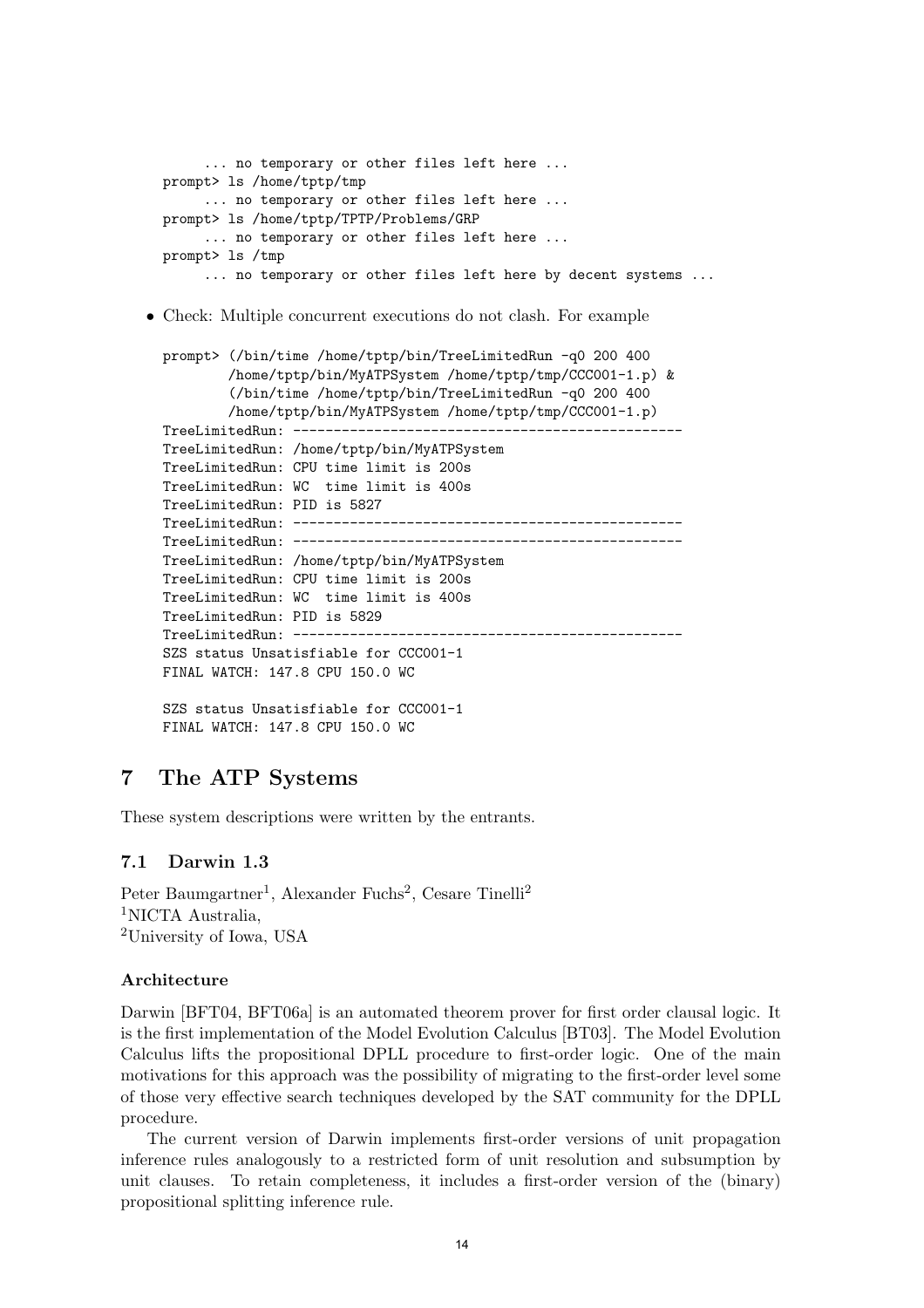Proof search in Darwin starts with a default interpretation for a given clause set, which is evolved towards a model or until a refutation is found.

### Implementation

The central data structure is the context. A context represents an interpretation as a set of first-order literals. The context is grown by using instances of literals from the input clauses. The implementation of Darwin is intended to support basic operations on contexts in an efficient way. This involves the handling of large sets of candidate literals for modifying the current context. The candidate literals are computed via simultaneous unification between given clauses and context literals. This process is sped up by storing partial unifiers for each given clause and merging them for different combinations of context literals, instead of redoing the whole unifier computations. For efficient filtering of unneeded candidates against context literals, discrimination tree or substitution tree indexing is employed. The splitting rule generates choice points in the derivation which are backtracked using a form of backjumping similar to the one used in DPLL-based SAT solvers.

Improvements to the previous version include additional preprocessing steps, less memory requirements, and lemma learning [BFT06b].

Darwin is implemented in OCaml and has been tested under various Linux distributions (compiled but untested on FreeBSD, MacOS X, Windows). It is available from:

http://goedel.cs.uiowa.edu/Darwin/

### Strategies

Darwin traverses the search space by iterative deepening over the term depth of candidate literals. Darwin employs a uniform search strategy for all problem classes.

### Expected Competition Performance

Darwin 1.3 is the CASC-J3 EPR division winner.

# 7.2 Darwin 1.4

Peter Baumgartner<sup>1</sup>, Alexander Fuchs<sup>2</sup>, Cesare Tinelli<sup>2</sup> <sup>1</sup>NICTA Australia. <sup>2</sup>University of Iowa, USA

### Architecture

Darwin [BFT04, BFT06a] is an automated theorem prover for first order clausal logic. It is an implementation of the Model Evolution Calculus [BT03]. The Model Evolution Calculus lifts the propositional DPLL procedure to first-order logic. One of the main motivations for this approach was the possibility of migrating to the first-order level some of those very effective search techniques developed by the SAT community for the DPLL procedure.

The current version of Darwin implements first-order versions of unit propagation inference rules analogously to a restricted form of unit resolution and subsumption by unit clauses. To retain completeness, it includes a first-order version of the (binary) propositional splitting inference rule.

Proof search in Darwin starts with a default interpretation for a given clause set, which is evolved towards a model or until a refutation is found.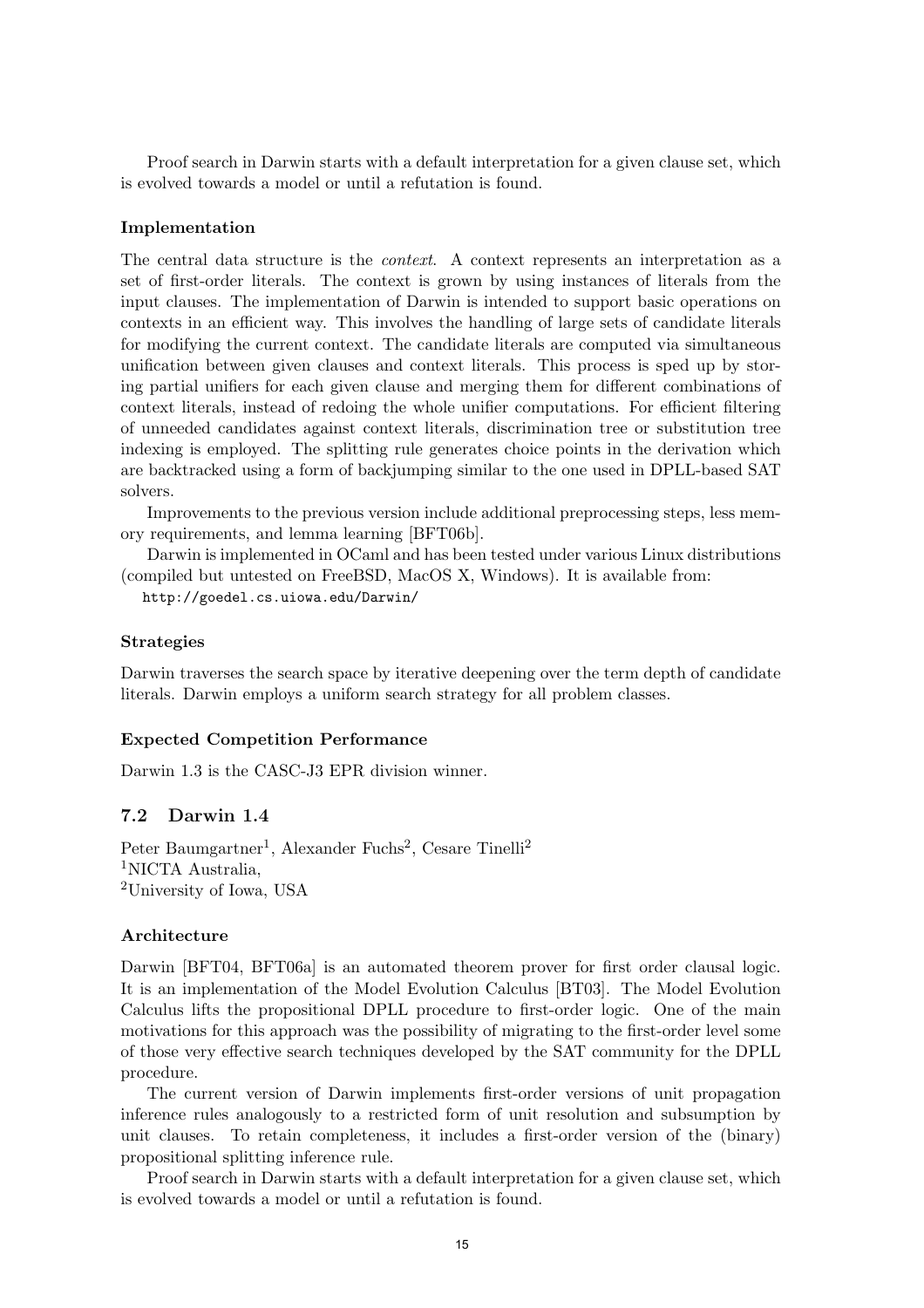### Implementation

The central data structure is the context. A context represents an interpretation as a set of first-order literals. The context is grown by using instances of literals from the input clauses. The implementation of Darwin is intended to support basic operations on contexts in an efficient way. This involves the handling of large sets of candidate literals for modifying the current context. The candidate literals are computed via simultaneous unification between given clauses and context literals. This process is sped up by storing partial unifiers for each given clause and merging them for different combinations of context literals, instead of redoing the whole unifier computations. For efficient filtering of unneeded candidates against context literals, discrimination tree or substitution tree indexing is employed. The splitting rule generates choice points in the derivation which are backtracked using a form of backjumping similar to the one used in DPLL-based SAT solvers. Darwin is implemented in OCaml and has been tested under various Linux distributions. It is available from

http://goedel.cs.uiowa.edu/Darwin/

### Strategies

Darwin traverses the search space by iterative deepening over the term depth of candidate literals. Darwin employs a uniform search strategy for all problem classes.

### Expected Competition Performance

We expect its performance to be very strong in the EPR division.

# 7.3 FM-Darwin 1.4

Peter Baumgartner<sup>1</sup>, Alexander Fuchs<sup>2</sup>, Cesare Tinelli<sup>2</sup> <sup>1</sup>NICTA Australia, <sup>2</sup>University of Iowa, USA

# Architecture

FM-Darwin [BFdNT06] is a finite model finder for first order clausal logic with equality, in the spirit of Paradox [CS03].

For each domain size the problem is transformed into an equisatisfiable function-free clause set, which is decided by the Darwin prover [BFT06a].

### Implementation

FM-Darwin is implemented as an extension to Darwin, which can now be used in its default mode or as a finite model finder. Like Paradox, the system uses clause splitting, term definitions, static symmetry reduction, sort inference, and lemmas. In contrast, clause splitting and term definitions are only applied in a restricted way, that is for variable disjunct clause and ground terms, as ground instantiation is not performed and thus the exponential increase in the size of the clause set does not happen.

FM-Darwin is available from http://goedel.cs.uiowa.edu/Darwin/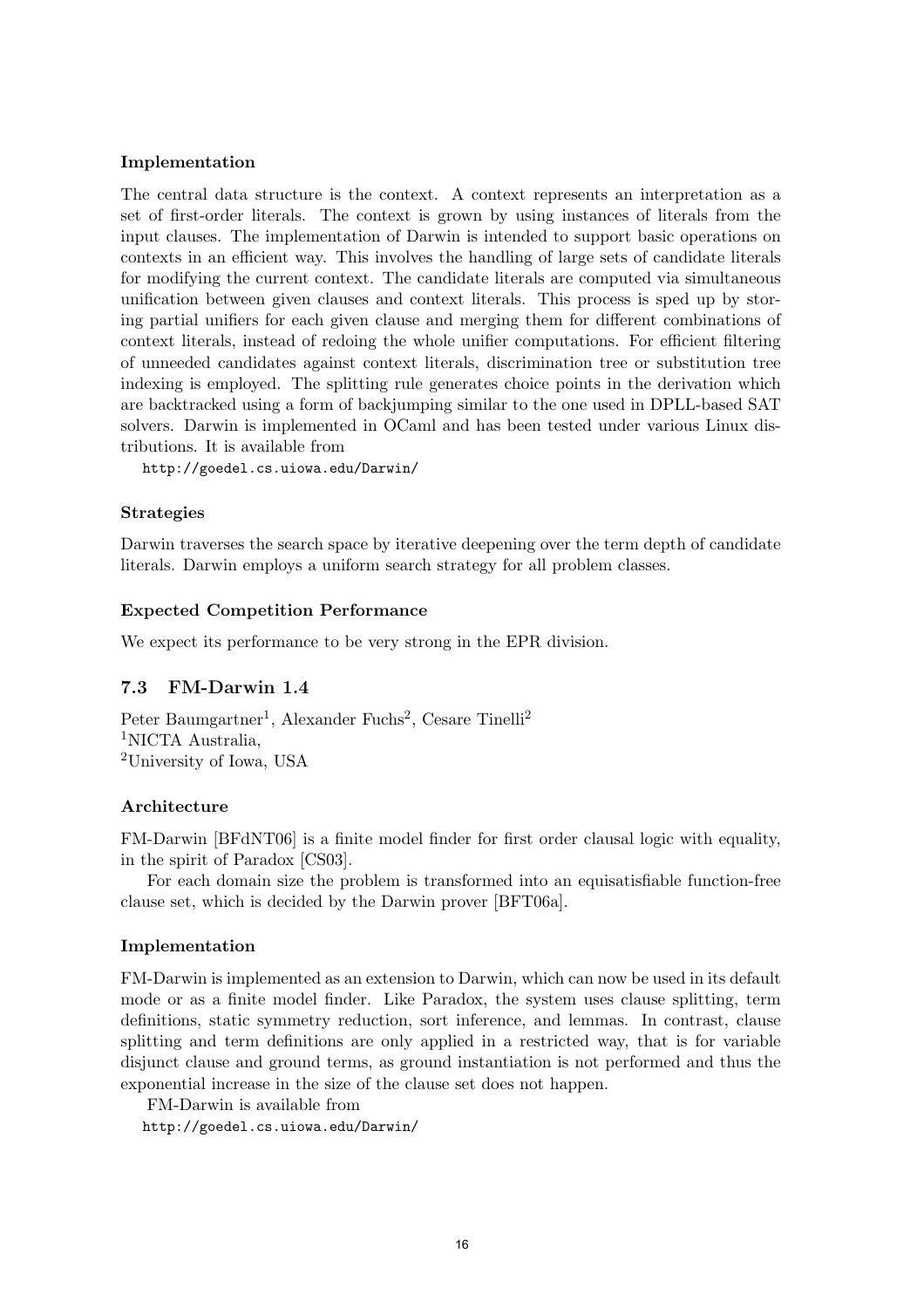### Strategies

FM-Darwin follows a popular strategy of finite domain finders. The first-order clausal problem is transformed into a decidable logic, here function-free clause logic. Then, the system tries to find a finite domain model for sizes 1 .. n. A given domain is encoded by adding the axioms of totality and functionality for the symbols which have been converted from function to predicate symbols, such that any finite model of the original problem can be translated into a model of the transformed problem, and vice versa.

Like Paradox, FM-Darwin is a complete method for function-free clause sets, and can also detect unsatisfiability if the totality axioms are not used in a refutation.

### Expected Competition Performance

We expect its performance to be good in the SAT and FNT divisions.

### 7.4 E and EP 0.999

Stephan Schulz Technische Universität München, Germany

### Architecture

E 0.999 [Sch02a, Sch04b] is a purely equational theorem prover. The core proof procedure operates on formulas in clause normal form, using a calculus that combines superposition (with selection of negative literals) and rewriting. No special rules for non-equational literals have been implemented, i.e., resolution is simulated via paramodulation and equality resolution. The basic calculus is extended with rules for AC redundancy elimination, some contextual simplification, and pseudo-splitting. The latest versions of E also supports simultaneous paramodulation, either for all inferences or for selected inferences.

E is based on the DISCOUNT-loop variant of the given-clause algorithm, i.e. a strict separation of active and passive facts. Proof search in E is primarily controlled by a literal selection strategy, a clause evaluation heuristic, and a simplification ordering. The prover supports a large number of preprogrammed literal selection strategies, many of which are only experimental. Clause evaluation heuristics can be constructed on the fly by combining various parameterized primitive evaluation functions, or can be selected from a set of predefined heuristics. Supported term orderings are several parameterized instances of Knuth-Bendix-Ordering (KBO) and Lexicographic Path Ordering (LPO).

The prover uses a preprocessing step to convert formulas in full first order format to clause normal form. This step may introduce (first-order) definitions to avoid an exponential growth of the formula. Preprocessing also unfolds equational definitions and performs some simplifications on the clause level.

The automatic mode determines literal selection strategy, term ordering, and search heuristic based on simple problem characteristics of the preprocessed clausal problem.

EP 0.999 is just a combination of E 0.999 in verbose mode and a proof analysis tool extracting the used inference steps.

### Implementation

E is implemented in ANSI C, using the GNU C compiler. The most outstanding feature is the global sharing of rewrite steps. Current versions of E add rewrite links from rewritten to new terms. In effect, E is caching rewrite operations as long as sufficient memory is available. Other important features are the use of perfect discrimination trees with age and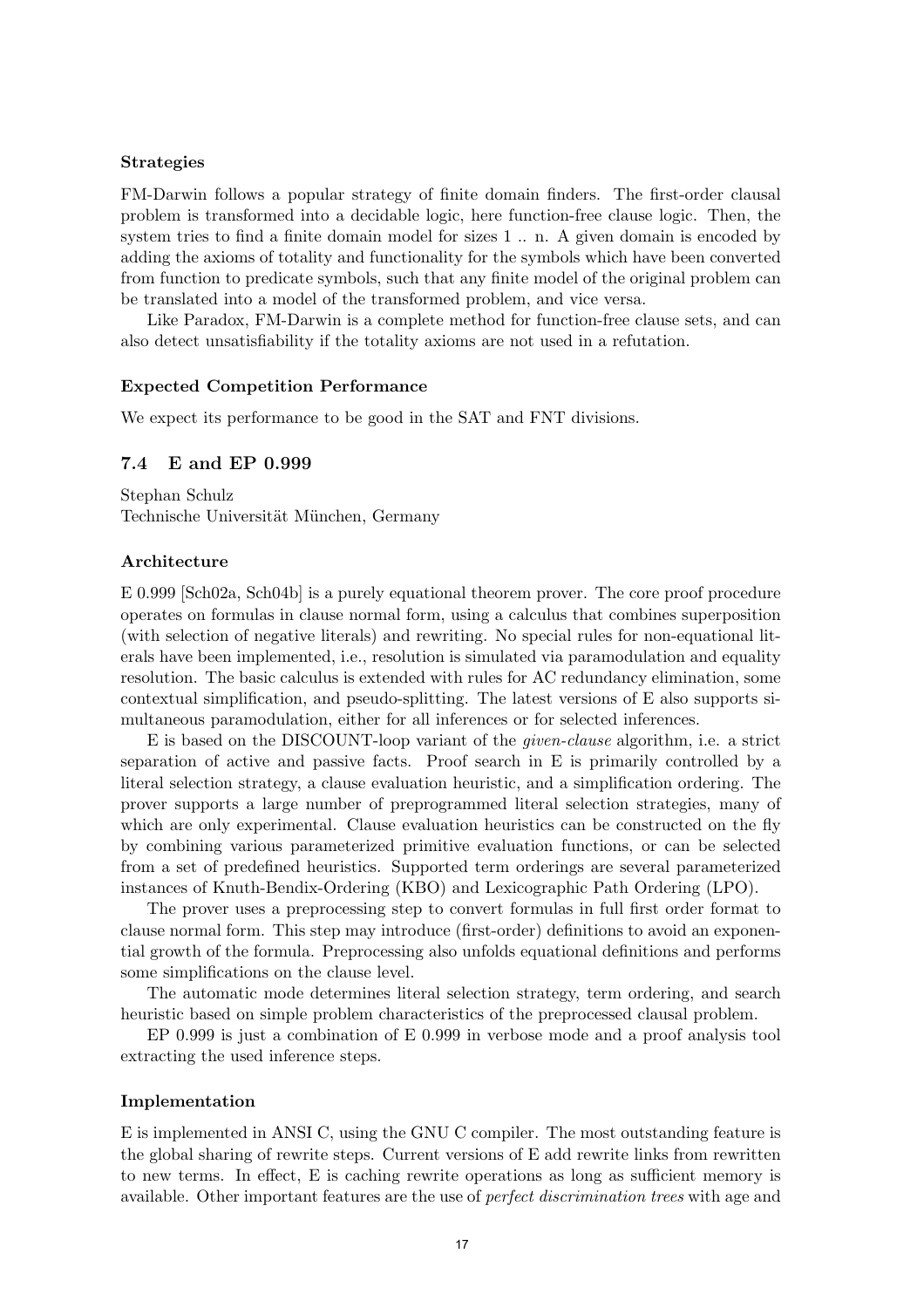size constraints for rewriting and unit-subsumption, feature vector indexing [Sch04a] for forward and backward subsumption and contextual literal cutting, and a new polynomial implementation of LPO [Loe04].

The program has been successfully installed under SunOS 4.3.x, Solaris 2.x, HP-UX B 10.20, MacOS-X, and various versions of Linux. Sources of the latest released version are available freely from

### http://www.eprover.org

EP 0.999 is a simple Bourne shell script calling E and the postprocessor in a pipeline.

### Strategies

E's automatic mode is optimized for performance on TPTP. The optimization of E 0.999 is based on about 90 test runs over the library (and previous experience) and consists of the selection of one of about 40 different strategies for each problem. All test runs have been performed on SUN Ultra 60/300 machines with a time limit of 300 seconds (or roughly equivalent configurations). All individual strategies are refutationally complete. The worst one solves about 49We expect similar optimization for E 0.999. E distinguishes problem classes based on a number of features, all of which have between 2 and 4 possible values. The most important ones are

- Is the most general non-negative clause unit, Horn, or Non-Horn?
- Is the most general negative clause unit or non-unit?
- Are all negative clauses unit clauses?
- Are all literals equality literals, are some literals equality literals, or is the problem non-equational?
- Are there a few, some, or many clauses in the problem?
- Is the maximum arity of any function symbol 0, 1, 2, or greater?
- Is the sum of function symbol arities in the signature small, medium, or large?

Wherever there is a three-way split on a numerical feature value, the limits are selected automatically with the aim of splitting the set of problems into approximately equal sized parts based on this one feature.

For classes above a threshold size, we assign the absolute best heuristic to the class. For smaller, non-empty classes, we assign the globally best heuristic that solves the same number of problems on this class as the best heuristic on this class does. Empty classes are assigned the globally best heuristic. Typically, most selected heuristics are assigned to more than one class.

### Expected Competition Performance

In the last years, E performed well in most proof categories. We believe that E will again be among the stronger provers in the CNF category. Performance on FOF problems should be competitive. We hope that E will at least be a useful complement to dedicated systems in the other categories.

EP 0.999 will be hampered by the fact that it has to analyse the inference step listing, an operation that typically is about as expensive as the proof search itself. Nevertheless, it should be competitive among the FOF∗ and CNF∗ systems.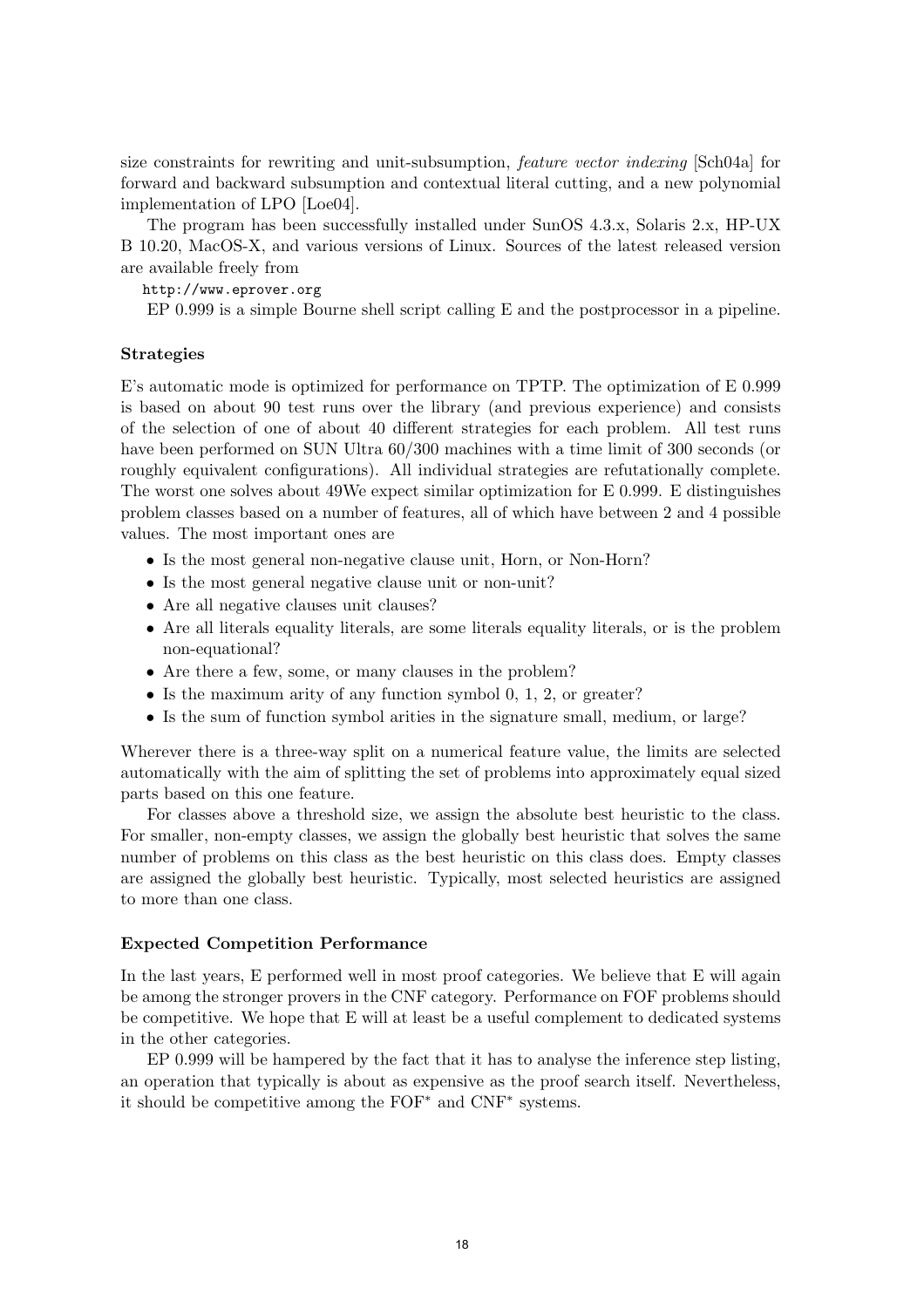# 7.5 E-KRHyper 1.0

Björn Pelzer, Christoph Wernhard Universität Koblenz-Landau, Germany

### Architecture

E-KRHyper 1.0 [PW07] is a theorem proving and model generation system for first-order logic with equality. It is an implementation of the E-hyper tableau calculus [BFP07], which integrates a superposition-based handling of equality [BG98] into the hyper tableau calculus [BFN96]. The system is an extension of the KRHyper theorem prover [Wer03], which implements the original hyper tableau calculus.

An E-hyper tableau is a tree whose nodes are labeled with clauses and which is built up by the application of the inference rules of the E-hyper tableau calculus. The calculus rules are designed such that most of the reasoning is performed using positive unit clauses. A branch can be extended with new clauses that have been derived from the clauses of that branch.

A positive disjunction can be used to split a branch, creating a new branch for each disjunct. No variables may be shared between branches, and if a case-split creates branches with shared variables, then these are immediately substituted by ground terms. The grounding substitution is arbitrary as long as the terms in its range are irreducible: the branch being split may not contain a positive equational unit which can simplify a substituting term, i.e. rewrite it with one that is smaller according to a reduction ordering. When multiple irreducible substitutions are possible, each of them must be applied in consecutive splittings in order to preserve completeness.

Redundancy rules allow the detection and removal of clauses that are redundant with respect to a branch.

The hyper extension inference from the original hyper tableau calculus is equivalent to a series of E-hyper tableau calculus inference applications. Therefore the implementation of the hyper extension in KRHyper by a variant of semi-naive evaluation [Ull89] is retained in E-KRHyper, where it serves as a shortcut inference for the resolution of non-equational literals.

### Implementation

E-KRHyper is implemented in the functional/imperative language OCaml with additional preprocessing scripts in Prolog. The system runs on Unix and MS-Windows platforms and is available under the GNU Public License from the E-KRHyper website at

http://www.uni-koblenz.de/ bpelzer/ekrhyper

The system accepts clause input in the TPTP-supported Protein-format. E-KRHyper operates on an E-hyper tableau that is represented by linked node records. A layered discrimination-tree based index provides access to the clauses in the tableau and supports backtracking.

### Strategies

This first version of E-KRHyper uses a uniform search strategy for all problems. The E-hyper tableau is generated depth-first, with E-KRHyper always working on a single branch. Refutational completeness and a fair search control are ensured by an iterative deepening strategy with a limit on the maximum term weight of generated clauses.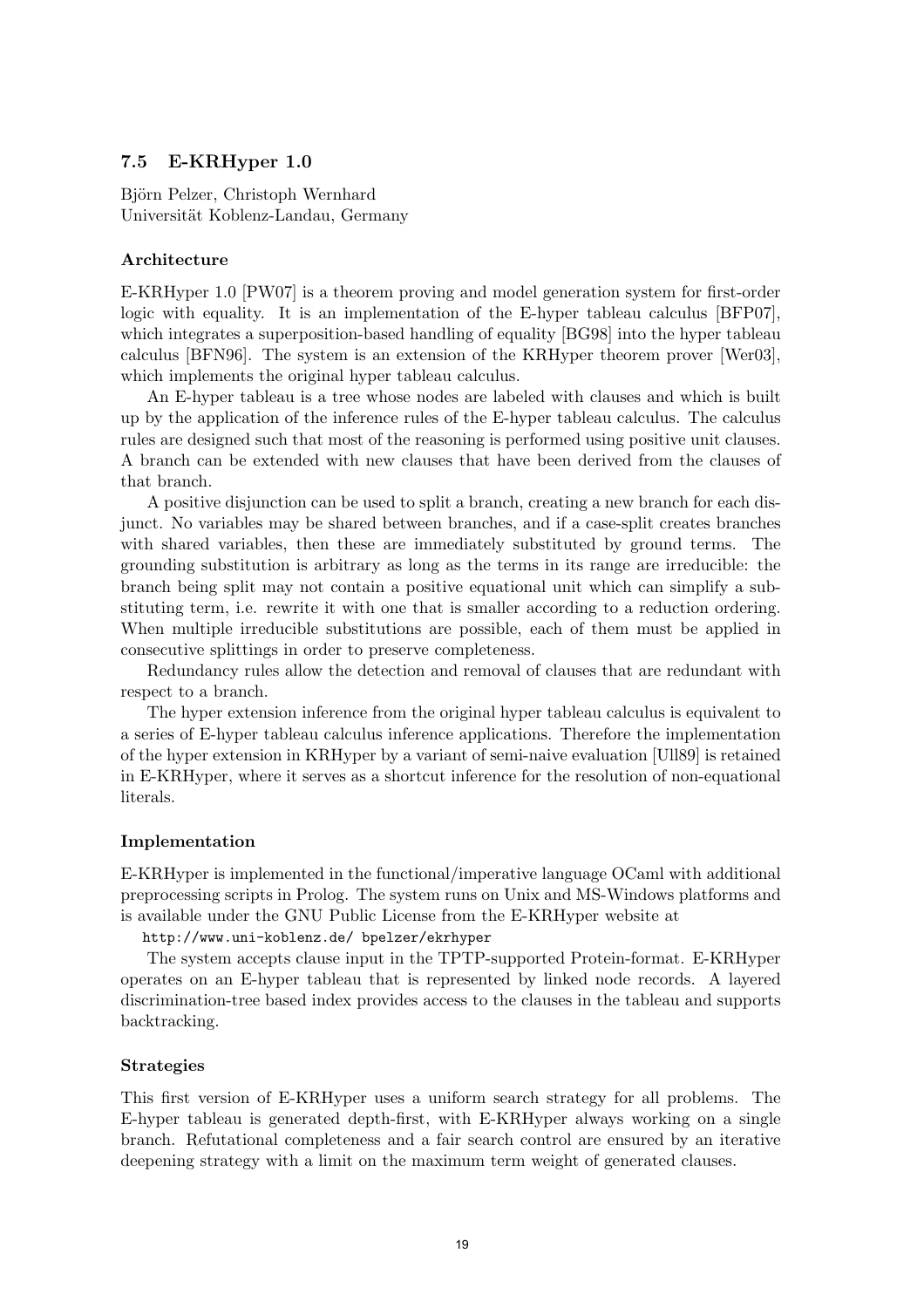# Expected Competition Performance

E-KRHyper has been completed recently, with limited testing and optimization done, so the expectations are humble.

# 7.6 Equinox 1.2

Koen Claessen Chalmers University of Technology, Sweden

# Architecture

Equinox is an experimental theorem prover for pure first-order logic with equality. It finds ground proofs of the input theory, by solving successive ground instantiations of the theory using an incremental SAT-solver. Equality is dealt with using a Nelson-Oppen framework.

# Implementation

The main part of Equinox is implemented in Haskell using the GHC compiler. Equinox also has a built-in incremental SAT solver (MiniSat) which is written in  $C_{++}$ . The two parts are linked together on the object level using Haskell's Foreign Function Interface.

# Strategies

There is only one strategy in Equinox:

- 1. Give all ground clauses in the problem to a SAT solver.
- 2. Run the SAT-solver.
- 3. If a contradiction is found, we have a proof and we terminate.
- 4. If a model is found, we use the model to indicate which new ground instantiations should be added to the SAT-solver.
- 5. Goto 2.

# Expected Competition Performance

Equinox should perform reasonably well. There should be problems that it can solve that few other provers can handle.

# 7.7 Fampire 1.3

Josef Urban Charles University of Prague, Czech Republic

# Architecture

Fampire 1.3. is the Vampire 8.1 prover using the FLOTTER (SPASS) clausifier.

# Implementation

Vampire and (a slightly modified) FLOTTER are linked together using a simple Perl script, Geoff Sutcliffe's tptp4X utility, and slightly modified dfg2tptp utility.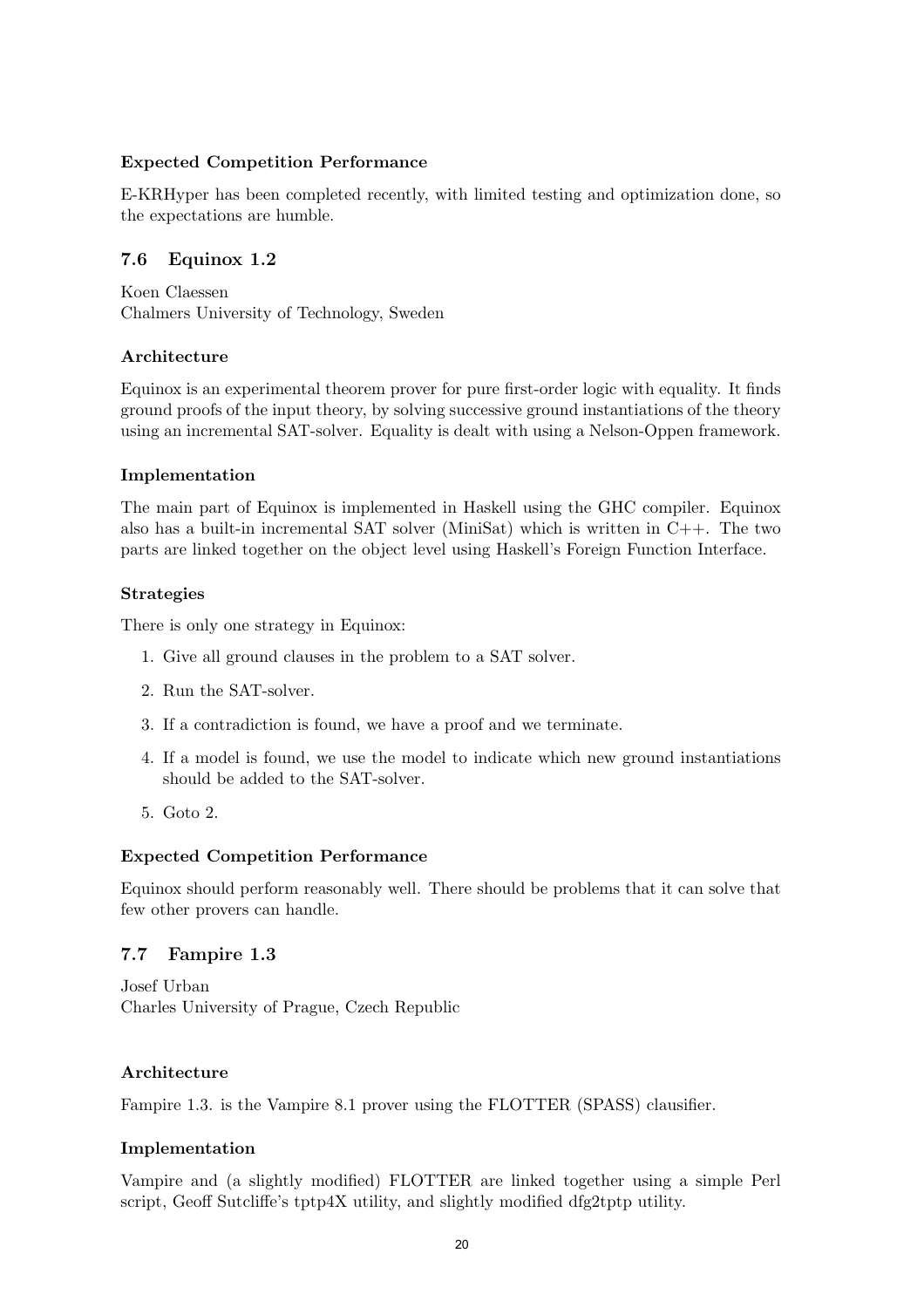### Strategies

The strategy is to use the FLOTTER clausifier, and run Vampire on the CNF problem.

### Expected Competition Performance

The system outperforms Vampire 8.1 on Mizar problems, however it is weaker than Vampire 8.1 on the TPTP library (for which is Vampire pre-optimized). It could solve some problems that Vampire 8.1 will not solve.

### 7.8 Geo 2007j

Hans de Nivelle University of Wroclaw, Poland

### Architecture

Geo [dNM06, dN07] is based on geometric resolution. A geometric formula is a formula of form:

FORALL x1, ..., xn  $[ A1 / \ldots / \text{ Ap} / \text{ v1} != w1 / \ldots / \text{ vq} != wq - kgt; Z(x1, \ldots, xn) ].$ 

The Ai are atoms not containing (dis)equality. The arguments of the atoms Ai and the inequalities  $vj := wj$  are among the variables  $x1, \ldots, xn$ . Function symbols and constant symbols are not allowed.

 $Z(x1,...,xn)$  must have one of the following three forms:

- 1. The constant FALSE.
- 2. A disjunction B1 ... Br. The atoms Bk must be non-equality atoms. The arguments of the atoms Bk are among the variables  $x1, \ldots, xn$ . There are no function symbols, and no constants in the atoms Bk.
- 3. An existential quantification EXISTS y B. y is a variable distinct from  $x1, \ldots, xn$ . B is an atom which has all arguments among  $x1, \ldots, xn, y$ . There are no function symbols and constants in B.

As input, Geo accepts geometric formulas and first-order formulas. First-order formulas are transformed into geometric formulas. During this translation, function symbols and constants are removed, and replaced by relations.

Geo accepts formulas either in its own syntax or in TPTP-syntax. Because CNF has no special status for Geo, TPTP-formulas in CNF form are treated as ordinary first-order formulas.

During search, Geo searches for a model of the geometric formulas by a combination of backtracking and learning. Whenever it cannot extend an interpretation into a model, Geo learns a new rule of Type 1, which ensures that Geo will not explore similar models in the future.

In case Geo finds a finite model, it simply prints the model. In case no model exists, it will eventually learn the rule -¿ FALSE, so that it is able to output a proof.

The final aim of geometric resolution, and of Geo, is to obtain a prover that is both good at finding proofs, and at finding finite models.

Differences with last year (2006)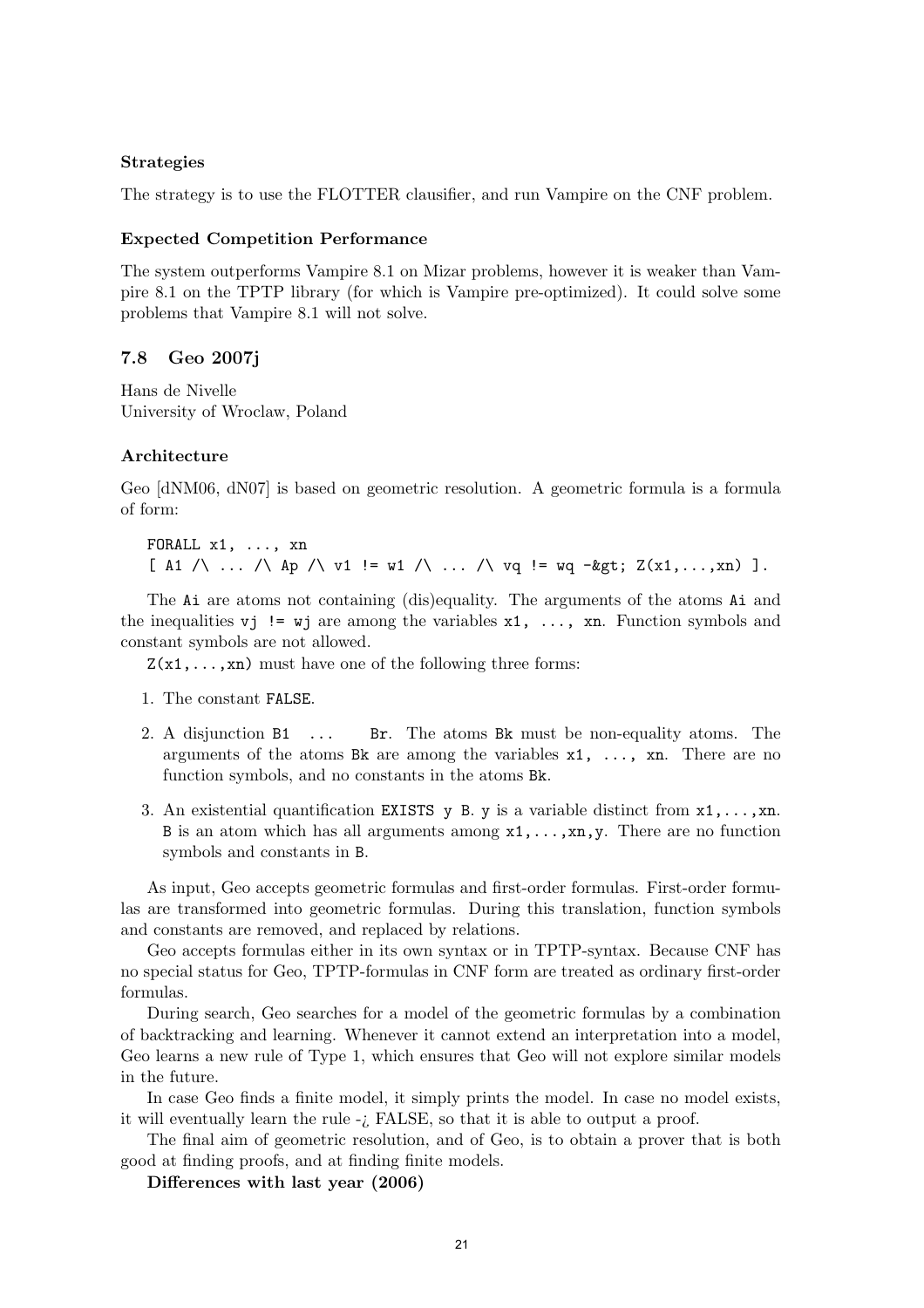- Geo2007j has lemma simplification. Learnt lemmas are used to simplify each other. In addition, inductive consequences of the initial rules are used as simplification rules.
- The heuristics for rule selection have been improved.

# Implementation

Geo is written in  $C++$ . We try to keep the code readable and reasonably efficient at the same time. Geo has no sophisticated datastructures. At this moment the priority lies with the theoretical understanding of the calculus.

# Strategies

Currently, Geo has only one strategy: It searches for a model by exhaustive search, and learns a new rule at each backtracking point. Lemmas do not expire, but they can be simplified.

# Expected Competition Performance

Geo has become up to a hundred times faster on hard problems, due to the added simplification rules and the improved selection rules. So we expect that it will solve some more problems than last year.

# 7.9 leanCoP 2.0

Jens Otten University of Potsdam, Germany

# Architecture

leanCoP is an automated theorem prover for classical first-order logic. It is a very compact implementation of the connection calculus as described in the original leanCoP paper [OB03], which is similar to the connection tableau calculus [LS01].

# Implementation

leanCoP is implemented in Prolog. The source code of the core prover is only a few lines long and fits on half a page. In a preprocessing step first-order formulas are translated into clausal form; equality can be handled by adding the equality axioms. leanCoP 2.0 keeps the input clauses in Prolog's database thus integrating Prolog's indexing mechanism into the lean theorem proving framework. leanCoP is available at

http://www.leancop.de

# Strategies

The reduction rule of the connection calculus is applied before the extension rule is applied. Open branches are selected in a depth-first way. Iterative deepening on the proof depth is used to achieve completeness. leanCoP 2.0 integrates inference rules for regularity, factorization and an additional technique to limit backtracking.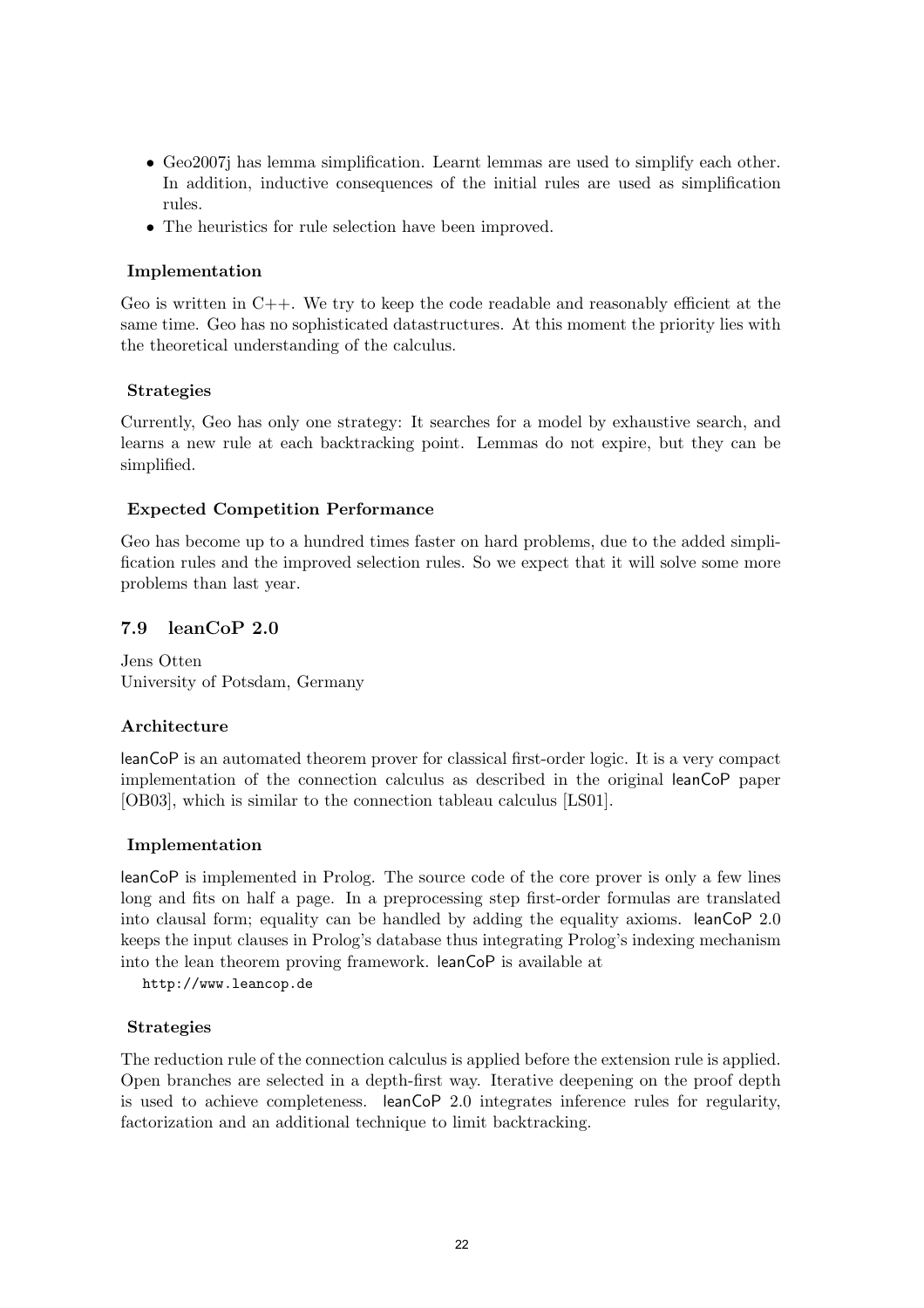### Expected Competition Performance

We expect the performance of leanCoP 2.0 to be state-of-the-art according to the TPTP standards, i.e. it is not subsumed by any other theorem prover on the given problem set.

Acknowledgments: Thomas Raths contributed to the development of leanCoP 2.0 by performing comprehensive benchmark tests on several problem libraries.

### 7.10 ileanCoP 1.2

Jens Otten University of Potsdam, Germany

### Architecture

ileanCoP is an automated theorem prover for intuitionistic first-order logic. It is a very compact implementation of the clausal connection calculus for intuitionistic logic [Ott05], prefixes to capture the specific restrictions of intuitionistic logic.

### Implementation

ileanCoP is implemented in Prolog and based on the classical prover leanCoP. Only a few minor additions are necessary to turn leanCoP into a theorem prover for intuitionistic logic. The source code of the core prover, which includes the prefix unification algorithm, is only a few lines long and fits on one page. In a preprocessing step formulas are translated into clausal form and a prefix is added to each literal. Equality can be handled by adding the equality axioms. ileanCoP is available at

http://www.leancop.de/ileancop

### Strategies

ileanCoP uses a classical proof search within the connection calculus to prove classical validity first, since every formula that is valid in intuitionistic logic is valid in classical logic as well. After a classical proof has been found the prefixes of the connected literals are unified using a prefix unification algorithm [OK96]. If unification of all prefixes succeeds the formula is valid in intuitionistic logic. ileanCoP 1.2 integrates some additional techniques from leanCoP 2.0, i.e. inference rules for regularity, factorization and an additional technique to limit backtracking.

### Expected Competition Performance

This is the first time an automated theorem prover for intuitionistic logic participates. We expect the performance of ileanCoP 1.2 to be similar to former state-of-the-art theorem provers for classical logic. This assumes that most of the given problems are intuitionistically valid as well. Comprehensive tests on the TPTP library and the ILTP library [ROK07] have shown that this is the case for many problems. Whenever the classical component finds a proof for a given problem and the problem is intuitionistically valid, ileanCoP should find a proof.

Acknowledgments: Thomas Raths contributed to the development of ileanCoP by performing comprehensive benchmark tests on several problem libraries.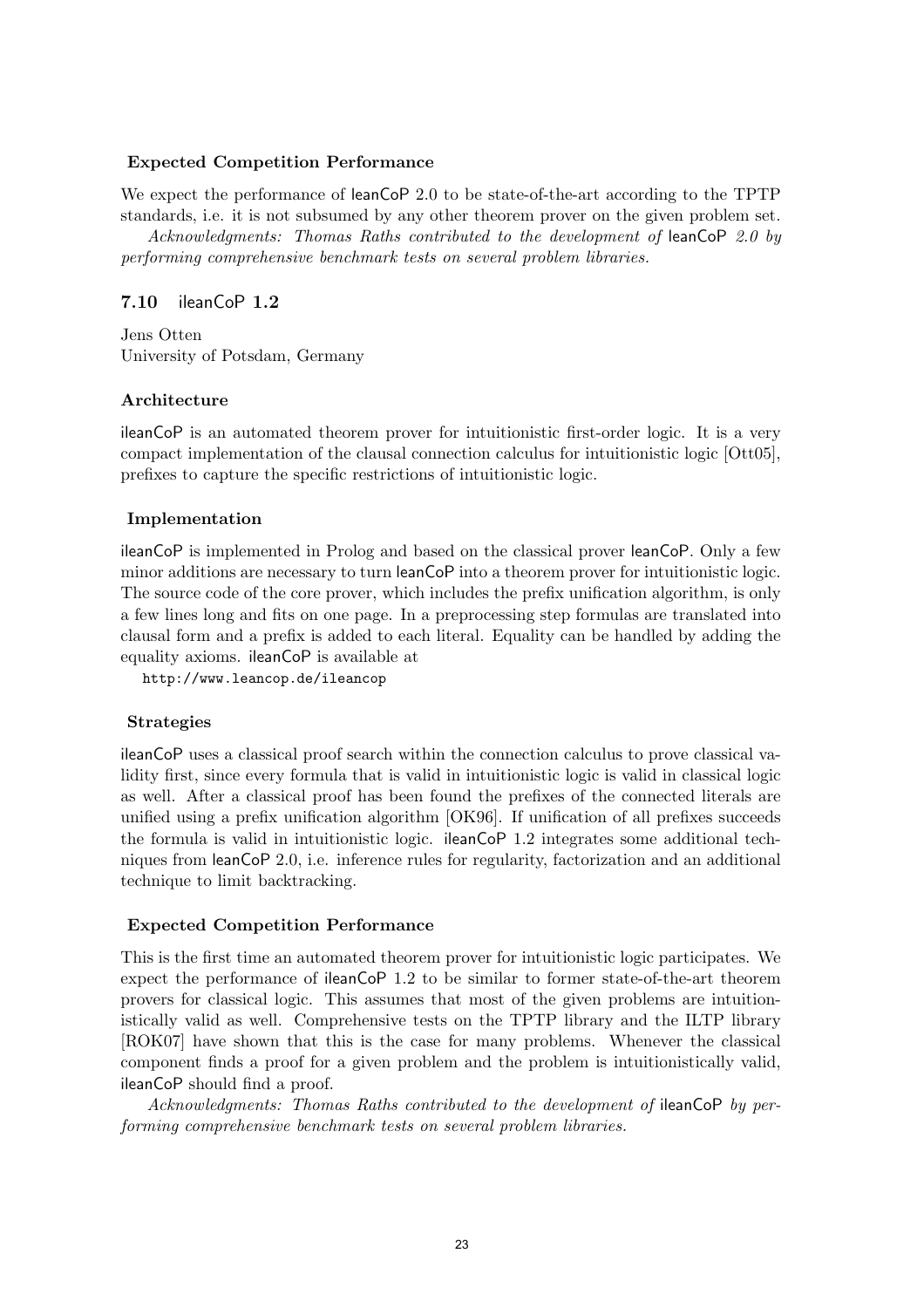# 7.11 iProver 0.2

Konstantin Korovin The University of Manchester, England

# Architecture

iProver is based on the instantiation calculus [GK03], which is complete for first-order logic.

iProver successively instantiates a given set of clauses, and uses a ground SAT solver for checking whether the current ground abstraction of clauses is satisfiable. If the ground solver finds unsatisfiability then the prover terminates, proving unsatisfiability of the initial set of clauses; otherwise the model for ground clauses is used to guide further instantiations. The saturation process is implemented as a modification of a given clause algorithm. We use non-perfect discrimination trees for the unification index. The following redundancy eliminations are implemented: blocking non-proper instantiations; dismatching constraints [GK04]; resolution-based simplifications; propositional-based simplifications, and removing duplicates. Equality is dealt with (internally) by adding the necessary axioms of equality.

# Implementation

iProver is implemented in OCaml and for the ground reasoning uses MiniSat [ES05]. iProver accepts cnf and fof formats. In the case of fof format, E prover [Sch02b] is used for clausification.

### Strategies

iProver has parameters to control literal selection, passive clause selection, frequency of calling the SAT solver, interleaving instantiation with resolution.

# Expected Competition Performance

Since the instantiation method behind iProver is a decision procedure for the EPR class, we expect a reasonable performance in this class.

# 7.12 Metis 2.0

Joe Hurd Oxford University, UK

# Architecture

Metis 2.0 [Hur03] is a proof tactic used in the HOL4 interactive theorem prover. It works by converting a higher order logic goal to a set of clauses in first order logic, with the property that a refutation of the clause set can be translated to a higher order logic proof of the original goal.

Experiments with various first order calculi [Hur03] have shown a *given clause algo*rithm and ordered resolution to best suit this application, and that is what Metis 2.0 implements. Since equality often appears in higher order logic goals, Metis 2.0 also implements the ordered paramodulation calculus.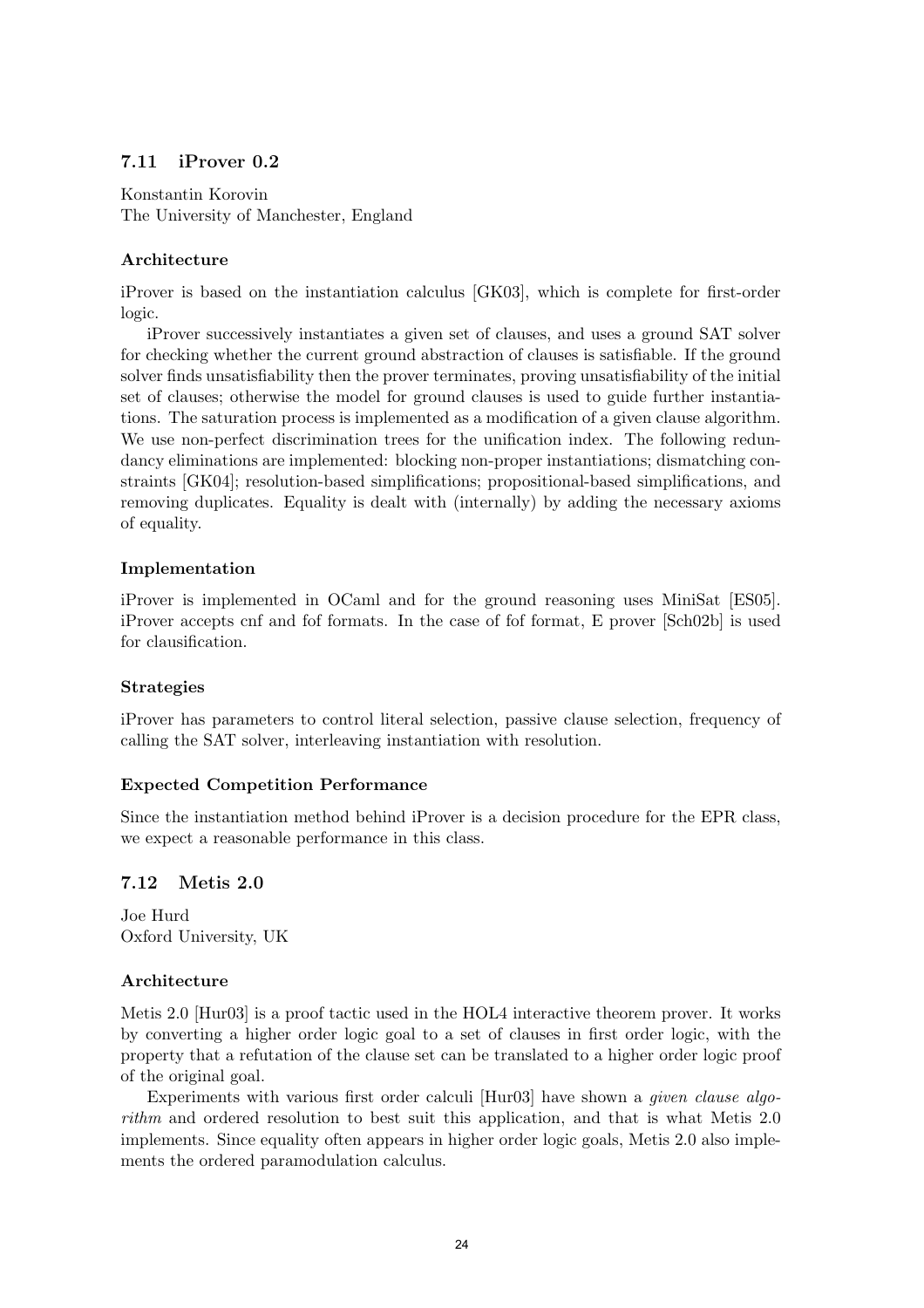### Implementation

Metis 2.0 is written in Standard ML, for ease of integration with HOL4. It uses indexes for resolution, paramodulation, (forward) subsumption and demodulation. It keeps the Active clause set reduced with respect to all the unit equalities so far derived.

In addition to standard size and distance measures, Metis 2.0 uses finite models to weight clauses in the *Waiting* set. When integrated with higher order logic, a finite model is manually constructed to interpret standard functions and relations in such a way as to make many axioms true and negated goals false. Non-standard functions and relations are interpreted randomly. Since it is part of the CASC competition rules that standard functions and relations are obfuscated, Metis 2.0 will back-off to interpreting all functions and relations randomly (except equality).

Metis 2.0 is free software, released under the GPL. It can be downloaded from http://www.gilith.com/software/metis

### Strategies

Metis 2.0 uses a fixed strategy for every input problem. Negative literals are always chosen in favour of positive literals, and terms are ordered using the Knuth-Bendix ordering with uniform symbol weight and precedence favouring reduced arity.

### Expected Competition Performance

Running previous versions of Metis on previous CNF problem sets has scored in the bottom half of the table, so that is the expected performance. Met is 2.0 always keeps proofs, so the performance will be no different in the proof classes.

Testing on previous UEQ problem sets has shown Metis to be weak on equality problems, so I expect Metis 2.0 to perform relatively worse on the equality divisions, particularly UEQ.

# 7.13 Muscadet 2.7

Dominique Pastre Université René Descartes (Paris 5), France

### Architecture

The Muscadet theorem prover [Pas01] is a knowledge-based system. It is based on Natural Deduction, following the terminology of [Ble71] and [Pas78], and uses methods which resembles those used by humans. It is composed of an inference engine, which interprets and executes rules, and of one or several bases of facts, which are the internal representation of "theorems to be proved". Rules are either universal and put into the system, or built by the system itself by metarules from data (definitions and lemmas). Rules may add new hypotheses, modify the conclusion, create objects, split theorems into two or more subtheorems or build new rules which are local for a (sub-)theorem.

### Implementation

Muscadet 2 [Pas01] is implemented in SWI-Prolog. Rules are written as declarative Prolog clauses. Metarules are written as sets of Prolog clauses, more or less declarative. The inference engine includes the Prolog interpreter and some procedural Prolog clauses. Proofs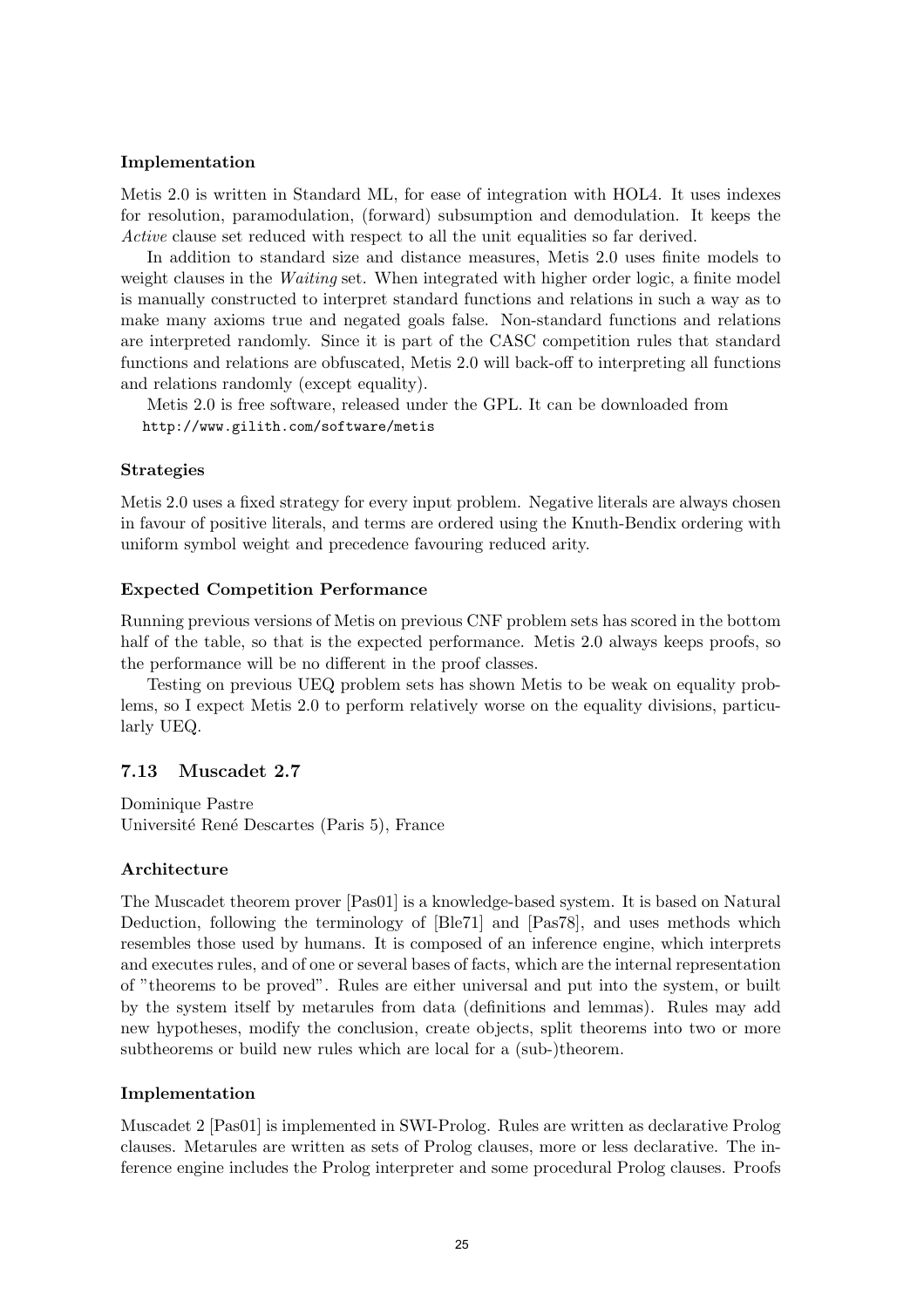can be obtained in natural style. Muscadet 2 is available from

http://www.math-info.univ-paris5.fr/ pastre/muscadet/muscadet.html

### Strategies

There are specific strategies for existential, universal, conjunctive or disjunctive hypotheses and conclusions. Functional symbols may be used, but an automatic creation of intermediate objects allows deep subformulae to be flattened and treated as if the concepts were defined by predicate symbols. The successive steps of a proof may be forward deduction (deduce new hypotheses from old ones), backward deduction (replace the conclusion by a new one) or refutation (only if the conclusion is a negation).

The system is also able to work with second order statements. It may also receive knowledge and know-how for a specific domain from a human user; see [Pas89, Pas93]. These two possibilities are not used while working with the TPTP Library.

### Expected Competition Performance

The best performances of Muscadet will be for problems manipulating many concepts in which all statements (conjectures, definitions, axioms) are expressed in a manner similar to the practice of humans, especially of mathematicians [Pas02, Pas07]. It will have poor performances for problems using few concepts but large and deep formulas leading to many splittings.

### 7.14 Otter 3.3

William McCune Argonne National Laboratory, USA

### Architecture

Otter 3.3 [McC03] is an ATP system for statements in first-order (unsorted) logic with equality. Otter is based on resolution and paramodulation applied to clauses. An Otter search uses the "given clause algorithm", and typically involves a large database of clauses; subsumption and demodulation play an important role.

### Implementation

Otter is written in C. Otter uses shared data structures for clauses and terms, and it uses indexing for resolution, paramodulation, forward and backward subsumption, forward and backward demodulation, and unit conflict. Otter is available from

http://www-unix.mcs.anl.gov/AR/otter/

### Strategies

Otter's original automatic mode, which reflects no tuning to the TPTP problems, will be used.

### Expected Competition Performance

Otter has been entered into CASC as a stable benchmark against which progress can be judged (there have been only minor changes to Otter since 1996 [MW97], nothing that really affects its performace in CASC). This is not an ordinary entry, and we do not hope for Otter to do well in the competition.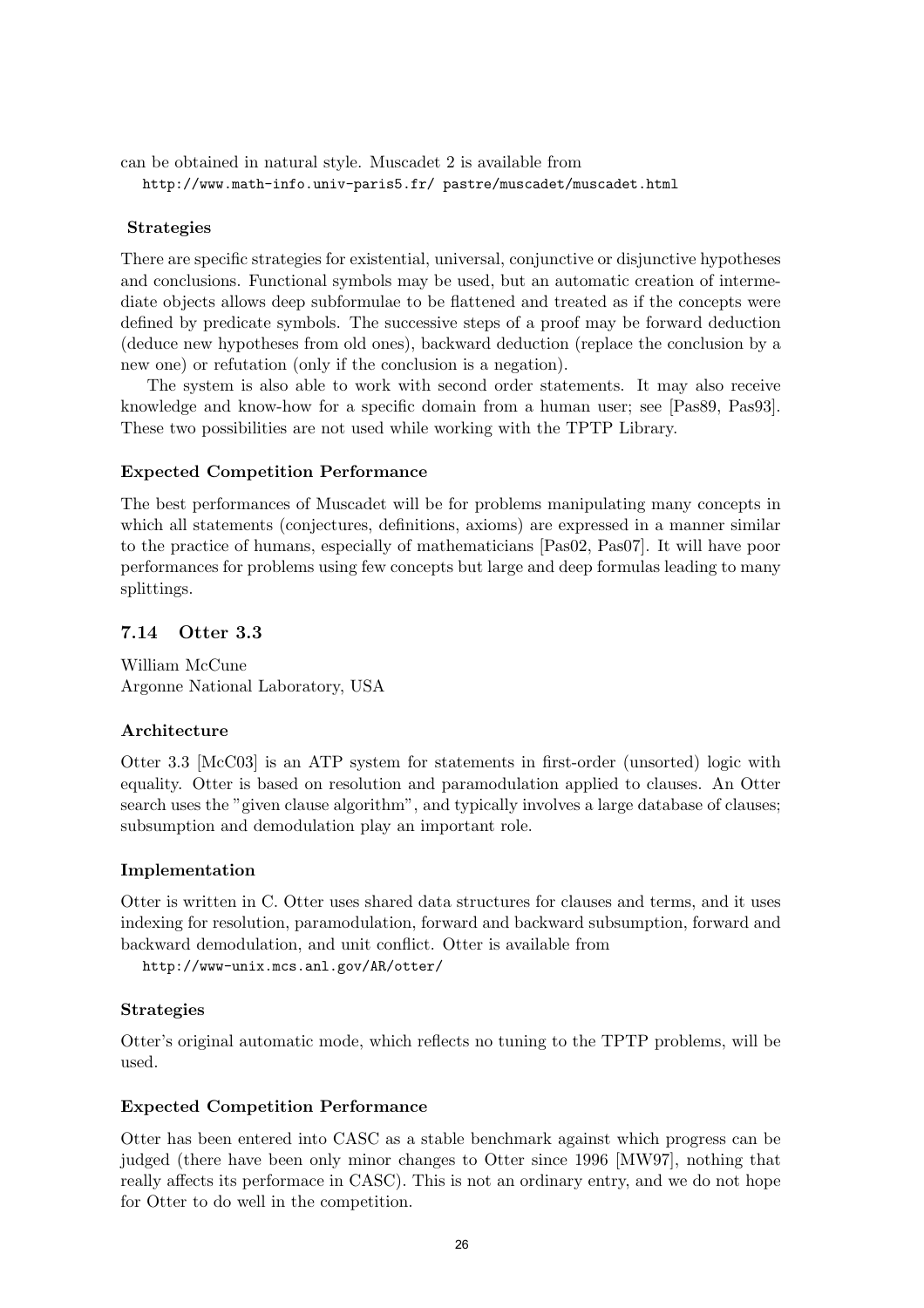Acknowledgments: Ross Overbeek, Larry Wos, Bob Veroff, and Rusty Lusk contributed to the development of Otter.

# 7.15 Paradox 1.3

Koen Claessen, Niklas Sörensson

Chalmers University of Technology and Gothenburg University, Sweden

### Architecture

Paradox [CS03] is a finite-domain model generator. It is based on a MACE-style [McC94] flattening and instantiating of the first-order clauses into propositional clauses, and then the use of a SAT solver to solve the resulting problem.

Paradox incorporates the following features: Polynomial-time clause splitting heuristics, the use of incremental SAT, static symmetry reduction techniques, and the use of sort inference.

The main differences with Paradox 1.0 are: a better SAT-solver, better memory behaviour, and a faster clause instantiation algorithm.

### Implementation

The main part of Paradox is implemented in Haskell using the GHC compiler. Paradox also has a built-in incremental SAT solver which is written in  $C++$ . The two parts are linked together on the object level using Haskell's Foreign Function Interface.

### Strategies

There is only one strategy in Paradox:

- Analyze the problem, finding an upper bound N on the domain size of models, where N is possibly infinite. A finite such upper bound can be found, for example, for EPR problems.
- Flatten the problem, and split clauses and simplify as much as possible.
- Instantiate the problem for domain sizes 1 up to N, applying the SAT solver incrementally for each size. Report "SATISFIABLE" when a model is found.
- When no model of sizes smaller or equal to N is found, report "CONTRADICTION".

In this way, Paradox can be used both as a model finder and as an EPR solver.

### Expected Competition Performance

Paradox 1.3 is the CASC-J3 SAT division winner.

# 7.16 Paradox 2.2

Koen Claessen, Niklas Sörensson Chalmers University of Technology, Sweden

### Architecture

Paradox 2.2 is a rewrite of Paradox 1.3. Paradox 2.2 does not have all the features yet that Paradox 1.3 has. Some experimental features, such as type-based model finding, have been added.

See the description of Paradox 1.3 for general information.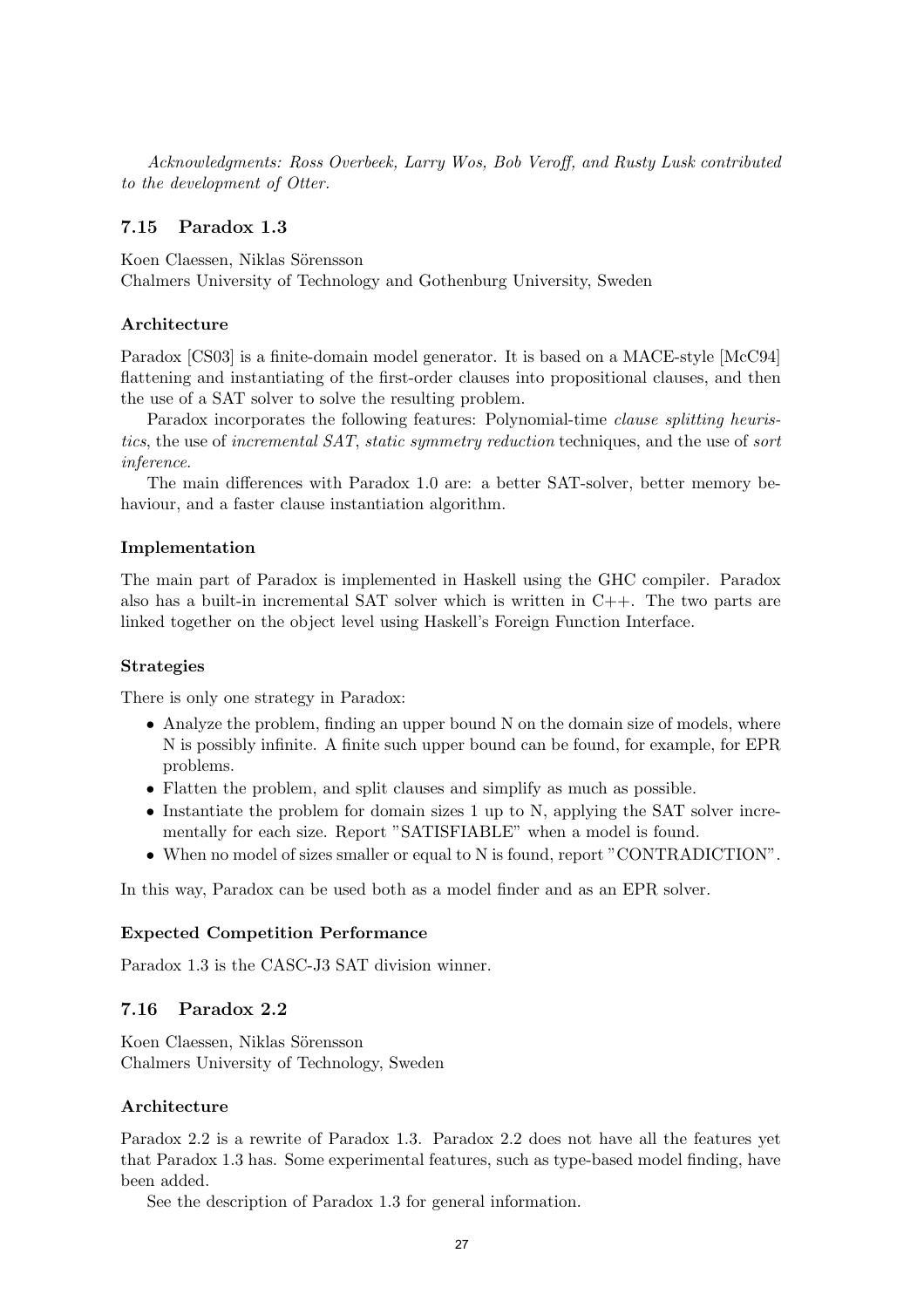# Expected Competition Performance

Paradox 2.2 will probably perform comparably to Paradox 1.3.

# 7.17 Vampire 8.1

Andrei Voronkov University of Manchester, England

No system description supplied.

# Expected Competition Performance

Vampire 8.1 is the CASC-J3 FOF and CNF division winner.

# 7.18 Vampire 9.0

Andrei Voronkov University of Manchester, England

No system description supplied.

# 7.19 Waldmeister 806

Thomas Hillenbrand<sup>1</sup>, Bernd Löchner<sup>2</sup>  $1$ Max-Planck-Institut für Informatik Saarbrücken, Germany <sup>2</sup>Technische Universität Kaiserslautern, Germany

No system description supplied.

# Expected Competition Performance

Waldmeister 806 is the CASC-J3 UEQ division winner.

# 8 Conclusion

The CADE-21 ATP System Competition is the twelfth large scale competition for classical first-order logic ATP systems. The organizers believe that CASC fulfills its main motivations: stimulation of research, motivation for improving implementations, evaluation of relative capabilities of ATP systems, and providing an exciting event. Through the continuity of the event and consistency in the the reporting of the results, performance comparisons with previous and future years are easily possible. The competition provides exposure for system builders both within and outside of the community, and provided an overview of the implementation state of running, fully automatic, first order ATP systems.

# References

[BFdNT06] P. Baumgartner, A. Fuchs, H. de Nivelle, and C. Tinelli. Computing Finite Models by Reduction to Function-Free Clause Logic. In W. Ahrendt, P. Baumgartner, and H. de Nivelle, editors, *Proceedings of the 3rd Workshop* on Disproving - Non-Theorems, Non-Validity, Non-Provability, 3rd International Joint Conference on Automated Reasoning, 2006.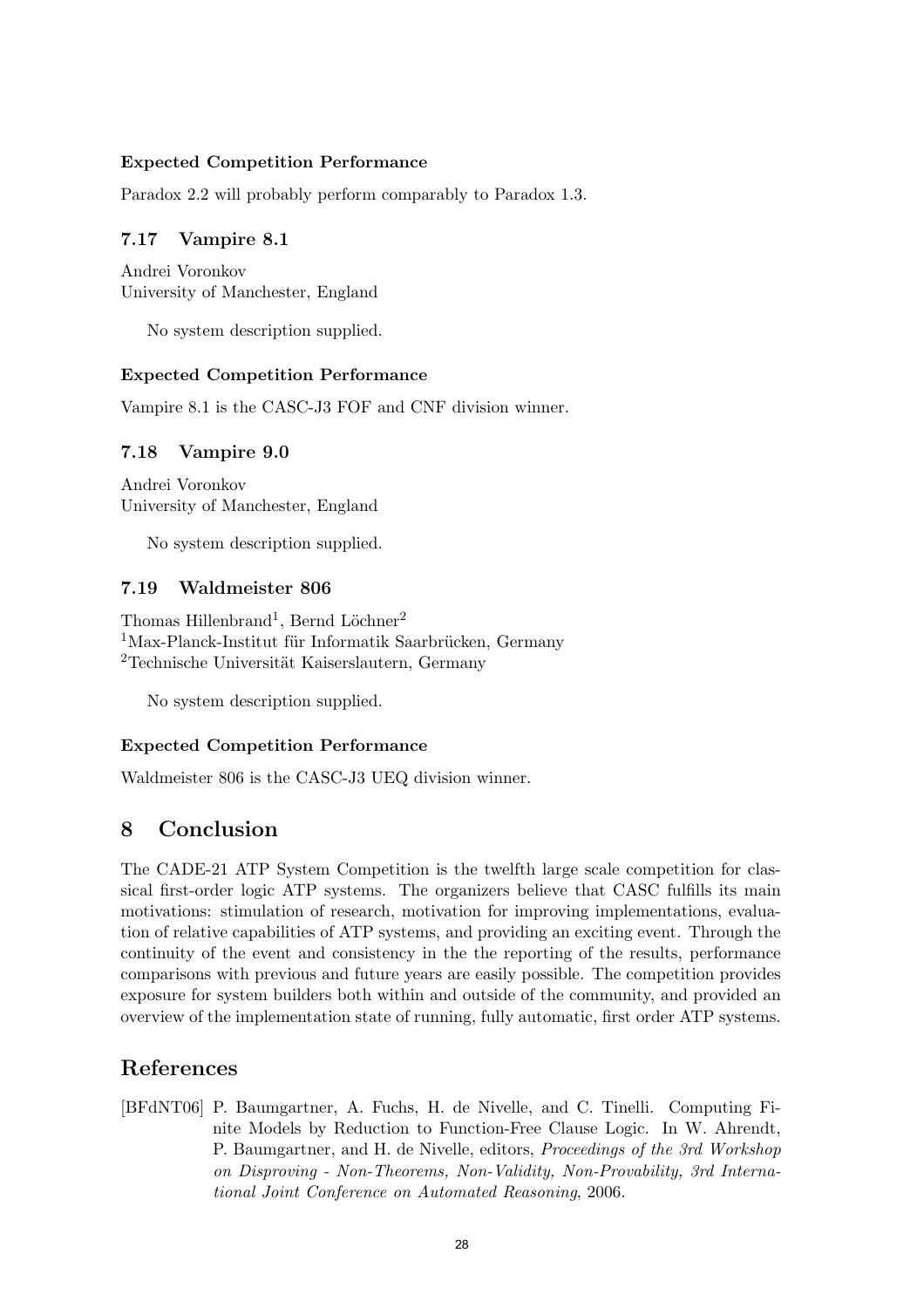- [BFN96] P. Baumgartner, U. Furbach, and I. Niemelä. Hyper Tableaux. In J. Alferes, L. Pereira, and E. Orlowska, editors, Proceedings of JELIA'96: European Workshop on Logic in Artificial Intelligence, number 1126 in Lecture Notes in Artificial Intelligence, pages 1–17. Springer-Verlag, 1996.
- [BFP07] P. Baumgartner, U. Furbach, and B. Pelzer. Hyper Tableaux with Equality. In F. Pfenning, editor, *Proceedings of the 21st International Conference on* Automated Deduction, number 4603 in Lecture Notes in Artificial Intelligence. Springer-Verlag, 2007.
- [BFT04] P. Baumgartner, A. Fuchs, and C. Tinelli. Darwin A Theorem Prover for the Model Evolution Calculus. In G. Sutcliffe, S. Schulz, and T. Tammet, editors, Proceedings of the Workshop on Empirically Successful First Order Reasoning, 2nd International Joint Conference on Automated Reasoning, 2004.
- [BFT06a] P. Baumgartner, A. Fuchs, and C. Tinelli. Implementing the Model Evolution Calculus. International Journal on Artificial Intelligence Tools, 15(1):21–52, 2006.
- [BFT06b] P. Baumgartner, A. Fuchs, and C. Tinelli. Lemma Learning in the Model Evolution Calculus. In M. Hermann and A. Voronkov, editors, Proceedings of the 13th International Conference on Logic for Programming, Artificial Intelligence, and Reasoning, Lecture Notes in Artificial Intelligence, 2006.
- [BG98] L. Bachmair and H. Ganzinger. Equational Reasoning in Saturation-Based Theorem Proving. In W. Bibel and P.H. Schmitt, editors, Automated Deduction, A Basis for Applications, volume I Foundations - Calculi and Methods of Applied Logic Series, pages 352–397. Kluwer Academic Publishers, 1998.
- [Ble71] W.W. Bledsoe. Splitting and Reduction Heuristics in Automatic Theorem Proving. Artificial Intelligence, 2:55–77, 1971.
- [BT03] P. Baumgartner and C. Tinelli. The Model Evolution Calculus. In F. Baader, editor, Proceedings of the 19th International Conference on Automated Deduction, number 2741 in Lecture Notes in Artificial Intelligence, pages 350–364. Springer-Verlag, 2003.
- [CS03] K. Claessen and N. Sorensson. New Techniques that Improve MACE-style Finite Model Finding. In P. Baumgartner and C. Fermueller, editors, Proceedings of the CADE-19 Workshop: Model Computation - Principles, Algorithms, Applications, 2003.
- [dN07] H. de Nivelle. Redundancy for Geometric Resolution. In W. Ahrendt, P. Baumgartner, and H. de Nivelle, editors, Proceedings of CADE-21 Workshop on DISPROVING - Non-Theorems, Non-Validity, Non-Provability, 2007.
- [dNM06] H. de Nivelle and J. Meng. Geometric Resolution: A Proof Procedure Based on Finite Model Search. In U. Furbach and N. Shankar, editors, Proceedings of the 3rd International Joint Conference on Automated Reasoning, number 4130 in Lecture Notes in Artificial Intelligence, pages 303–317. Springer-Verlag, 2006.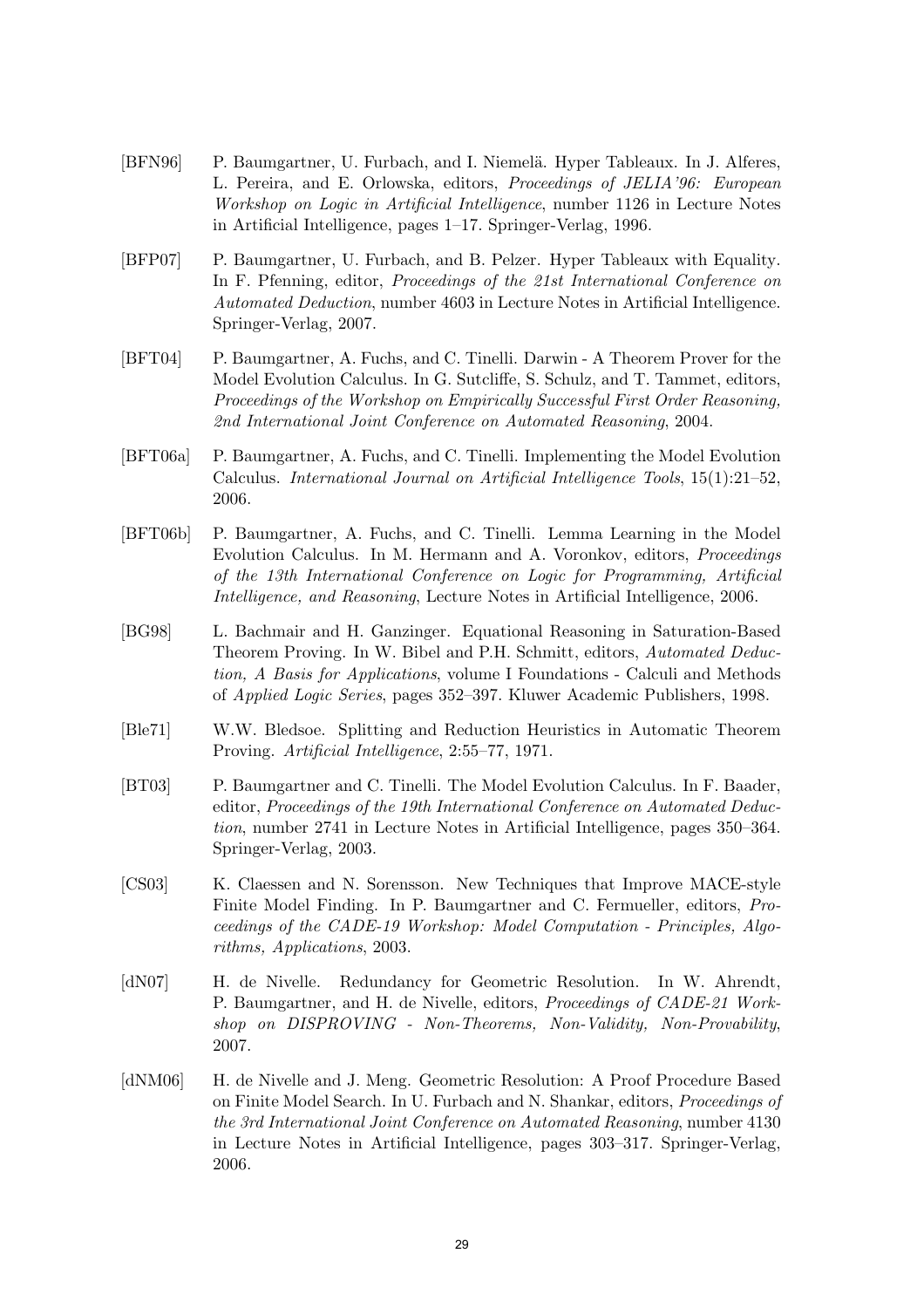- [ES05] N. Eén and N. Sörensson. MiniSat A SAT Solver with Conflict-Clause Minimization. In F. Bacchus and T. Walsh, editors, Posters of the 8th International Conference on Theory and Applications of Satisfiability Testing, 2005.
- [GK03] H. Ganzinger and K. Korovin. New Directions in Instantiation-Based Theorem Proving. In P. Kolaitis, editor, Proceedings of the 18th IEEE Symposium on Logic in Computer Science, pages 55–64, 2003.
- [GK04] H. Ganzinger and K. Korovin. Integrating Equational Reasoning into Instantiation-Based Theorem Proving. In J. Marcinkowski and A. Tarlecki, editors, Proceedings of the 18th International Workshop on Computer Science Logic, 13th Annual Conference of the EACSL, number 3210 in Lecture Notes in Computer Science, pages 71–84, 2004.
- [GS96] M. Greiner and M. Schramm. A Probablistic Stopping Criterion for the Evaluation of Benchmarks. Technical Report I9638, Institut für Informatik, Technische Universität München, München, Germany, 1996.
- [Hur03] J. Hurd. First-Order Proof Tactics in Higher-Order Logic Theorem Provers. In M. Archer, B. Di Vito, and C. Munoz, editors, Proceedings of the 1st International Workshop on Design and Application of Strategies/Tactics in Higher Order Logics, number NASA/CP-2003-212448 in NASA Technical Reports, pages 56–68, 2003.
- [Loe04] B. Loechner. What to Know When Implementing LPO. In G. Sutcliffe, S. Schulz, and T. Tammet, editors, Proceedings of the Workshop on Empirically Successful First Order Reasoning, 2nd International Joint Conference on Automated Reasoning, 2004.
- [LS01] R. Letz and G. Stenz. System Description: DCTP A Disconnection Calculus Theorem Prover. In R. Gore, A. Leitsch, and T. Nipkow, editors, Proceedings of the International Joint Conference on Automated Reasoning, number 2083 in Lecture Notes in Artificial Intelligence, pages 381–385. Springer-Verlag, 2001.
- [McC94] W.W. McCune. A Davis-Putnam Program and its Application to Finite First-Order Model Search: Quasigroup Existence Problems. Technical Report ANL/MCS-TM-194, Argonne National Laboratory, Argonne, USA, 1994.
- [McC03] W.W. McCune. Otter 3.3 Reference Manual. Technical Report ANL/MSC-TM-263, Argonne National Laboratory, Argonne, USA, 2003.
- [MW97] W.W. McCune and L. Wos. Otter: The CADE-13 Competition Incarnations. Journal of Automated Reasoning, 18(2):211–220, 1997.
- [OB03] J. Otten and W. Bibel. leanCoP: Lean Connection-Based Theorem Proving. Journal of Symbolic Computation, 36(1-2):139–161, 2003.
- [OK96] J. Otten and C. Kreitz. T-String-Unification: Unifying Prefixes in Non-Classical Proof Methods. In P. Miglioli, U. Moscato, D. Mundici, and M. Ornaghi, editors, Proceedings of the 5th International Conference on Automated Reasoning with Analytic Tableaux and Related Methods, number 1071 in Lecture Notes in Computer Science, pages 244–20. Springer-Verlag, 1996.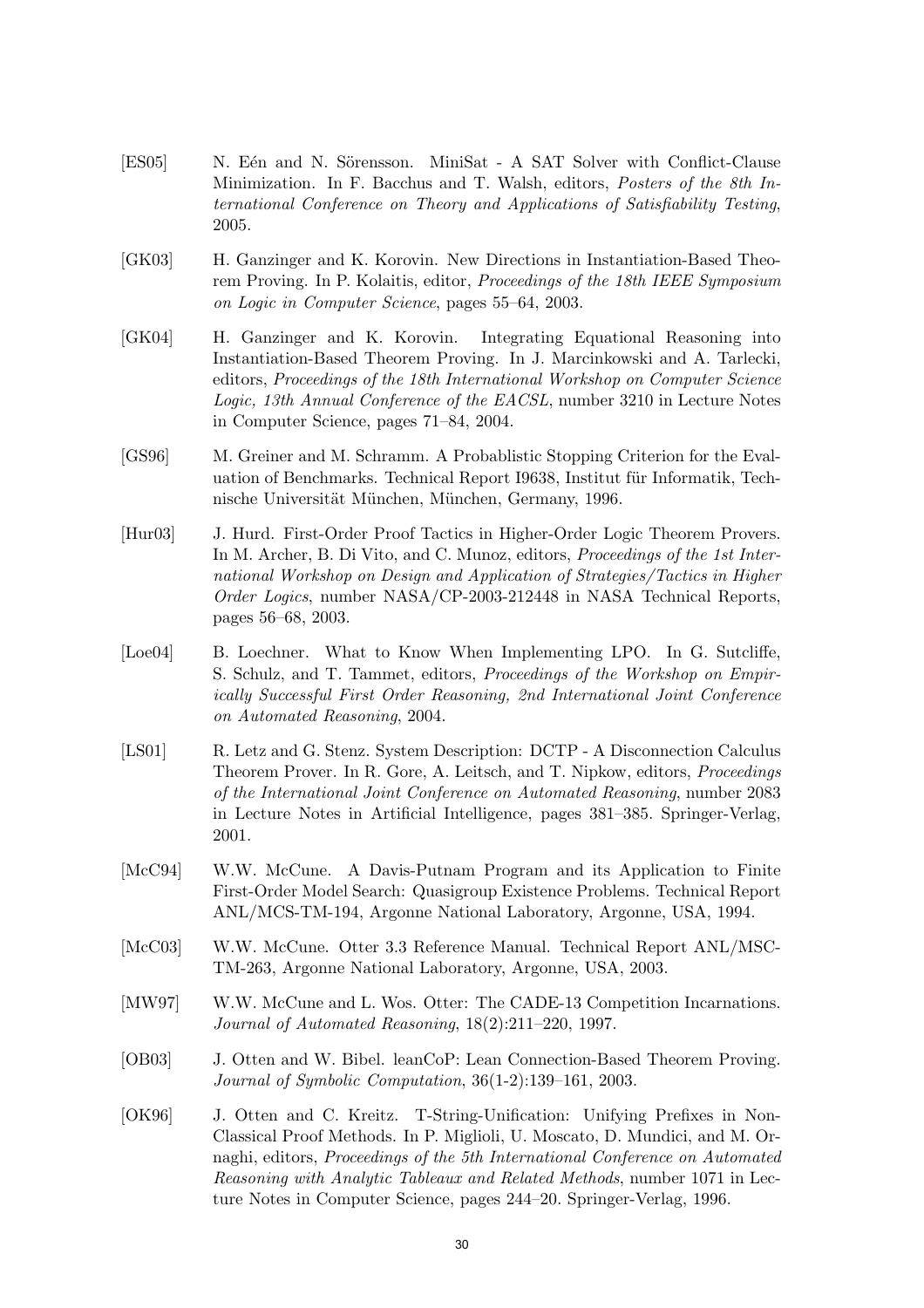| [Ott05]  | J. Otten. Clausal Connection-Based Theorem Proving in Intuitionistic First-<br>Order Logic. In B. Beckert, editor, Proceedings of the 14th International Con-<br>ference on Automated Reasoning with Analytic Tableaux and Related Meth-<br>ods, number 3702 in Lecture Notes in Artificial Intelligence, pages 245–261.<br>Springer-Verlag, 2005. |
|----------|----------------------------------------------------------------------------------------------------------------------------------------------------------------------------------------------------------------------------------------------------------------------------------------------------------------------------------------------------|
| [Pas78]  | D. Pastre. Automatic Theorem Proving in Set Theory. Artificial Intelligence,<br>$10:1-27$ , 1978.                                                                                                                                                                                                                                                  |
| [Pass9]  | D. Pastre. Muscadet: An Automatic Theorem Proving System using Knowl-<br>edge and Metaknowledge in Mathematics. Artificial Intelligence, 38:257-318,<br>1989.                                                                                                                                                                                      |
| [Pas93]  | D. Pastre. Automated Theorem Proving in Mathematics. Annals of Mathe-<br>matics and Artificial Intelligence, 8:425-447, 1993.                                                                                                                                                                                                                      |
| [Pas01]  | D. Pastre. Muscadet version 2.3 : User's Manual. http://www.math-info.univ-<br>$\text{paris}5.\text{fr}/\text{pastre/muscadet/manual-en.ps}, 2001.$                                                                                                                                                                                                |
| [Pas02]  | D. Pastre. Strong and Weak Points of the Muscadet Theorem Prover. AI<br>$Communications, 15(2-3):147-160, 2002.$                                                                                                                                                                                                                                   |
| [Pas07]  | Complementarity of a Natural Deduction Knowledge-based<br>D. Pastre.<br>Prover and Resolution-based Provers in Automated Theorem Proving.<br>http://www.math-info.univ-paris5.fr/ pastre/compl-NDKB-RB.pdf, 2007.                                                                                                                                  |
| [PW07]   | B. Pelzer and C. Wernhard. System Description: E-KRHyper. In F. Pfenning,<br>editor, Proceedings of the 21st International Conference on Automated Deduc-<br>tion, number 4603 in Lecture Notes in Artificial Intelligence. Springer-Verlag,<br>2007.                                                                                              |
| [ROK07]  | T. Raths, J. Otten, and C. Kreitz. The ILTP Problem Library for Intuition-<br>istic Logic - Release v1.1. Journal of Automated Reasoning, $38(1-2):261-271$ ,<br>2007.                                                                                                                                                                             |
| [Sch02a] | A Comparison of Different Techniques for Grounding Near-<br>S. Schulz.<br>Propositional CNF Formulae. In S. Haller and G. Simmons, editors, Pro-<br>ceedings of the 15th International FLAIRS Conference, pages 72–76. AAAI<br>Press, 2002.                                                                                                        |
| [Sch02b] | S. Schulz. E: A Brainiac Theorem Prover. AI Communications, 15(2-3):111–<br>126, 2002.                                                                                                                                                                                                                                                             |
| [Sch04a] | S. Schulz. Simple and Efficient Clause Subsumption with Feature Vector<br>Indexing. In G. Sutcliffe, S. Schulz, and T. Tammet, editors, <i>Proceedings of the</i><br>Workshop on Empirically Successful First Order Reasoning, 2nd International<br>Joint Conference on Automated Reasoning, 2004.                                                 |
| [Sch04b] | S. Schulz. System Abstract: E 0.81. In M. Rusinowitch and D. Basin, editors,<br>Proceedings of the 2nd International Joint Conference on Automated Reason-<br>ing, number 3097 in Lecture Notes in Artificial Intelligence, pages 223–228,<br>2004.                                                                                                |
| [SS97a]  | G. Sutcliffe and C.B. Suttner. Special Issue: The CADE-13 ATP System<br>Competition. Journal of Automated Reasoning, 18(2), 1997.                                                                                                                                                                                                                  |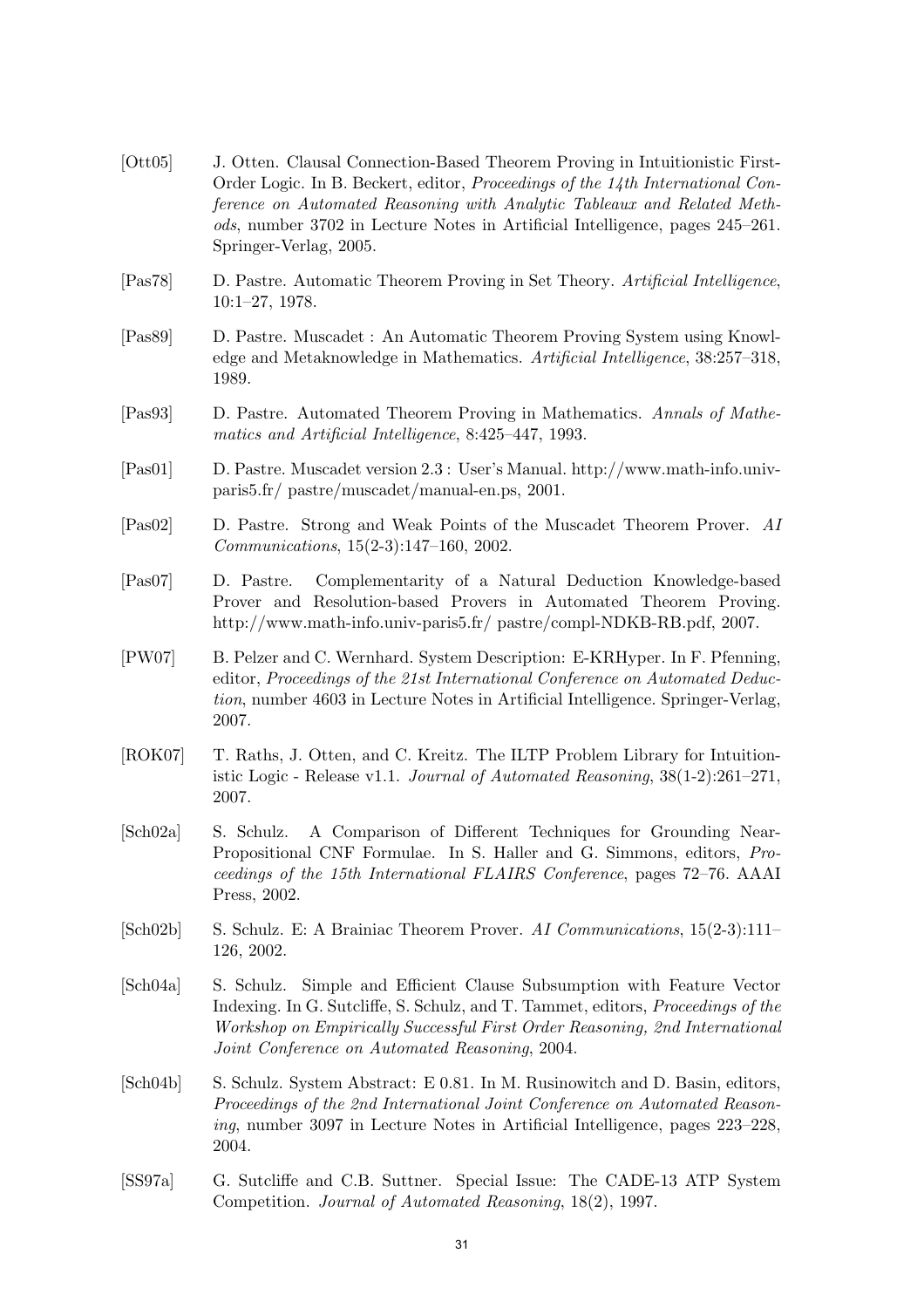| [SS97b]  | G. Sutcliffe and C.B. Suttner. The Procedures of the CADE-13 ATP System<br>Competition. Journal of Automated Reasoning, 18(2):163-169, 1997.                                         |
|----------|--------------------------------------------------------------------------------------------------------------------------------------------------------------------------------------|
| [SS97c]  | C.B. Suttner and G. Sutcliffe. The Design of the CADE-13 ATP System<br>Competition. Journal of Automated Reasoning, 18(2):139–162, 1997.                                             |
| [SS98a]  | G. Sutcliffe and C. Suttner. The CADE-14 ATP System Competition. Techni-<br>cal Report 98/01, Department of Computer Science, James Cook University,<br>Townsville, Australia, 1998. |
| [SS98b]  | G. Sutcliffe and C.B. Suttner. Proceedings of the CADE-15 ATP System<br>Competition. Lindau, Germany, 1998.                                                                          |
| [SS98c]  | G. Sutcliffe and C.B. Suttner. The TPTP Problem Library: CNF Release<br>v1.2.1. Journal of Automated Reasoning, $21(2):177-203$ , 1998.                                              |
| [SS98d]  | C.B. Suttner and G. Sutcliffe. The CADE-14 ATP System Competition.<br>Journal of Automated Reasoning, 21(1):99–134, 1998.                                                            |
| [SS99]   | G. Sutcliffe and C.B. Suttner. The CADE-15 ATP System Competition.<br>Journal of Automated Reasoning, $23(1):1-23$ , 1999.                                                           |
| [SS01]   | G. Sutcliffe and C.B. Suttner. Evaluating General Purpose Automated The-<br>orem Proving Systems. Artificial Intelligence, 131(1-2):39–54, 2001.                                     |
| [SS03]   | G. Sutcliffe and C. Suttner. The CADE-18 ATP System Competition. Journal<br>of Automated Reasoning, $31(1):23-32$ , 2003.                                                            |
| [SS04]   | G. Sutcliffe and C. Suttner. The CADE-19 ATP System Competition. AI<br><i>Communications</i> , 17(3):103-182, 2004.                                                                  |
| [SSP02]  | G. Sutcliffe, C. Suttner, and F.J. Pelletier. The IJCAR ATP System Compe-<br>tition. Journal of Automated Reasoning, $28(3):307-320$ , $2002$ .                                      |
| [Sut99]  | G. Sutcliffe. Proceedings of the CADE-16 ATP System Competition. Trento,<br>Italy, 1999.                                                                                             |
| [Sub0a]  | G. Sutcliffe. Proceedings of the CADE-17 ATP System Competition. Pitts-<br>burgh, USA, 2000.                                                                                         |
| [Sub00b] | G. Sutcliffe. The CADE-16 ATP System Competition. Journal of Automated<br><i>Reasoning</i> , $24(3):371-396$ , $2000$ .                                                              |
| [Sut01a] | G. Sutcliffe. Proceedings of the IJCAR ATP System Competition. Siena,<br>Italy, 2001.                                                                                                |
| [Sut01b] | G. Sutcliffe. The CADE-17 ATP System Competition. Journal of Automated<br>Reasoning, $27(3):227-250$ , $2001$ .                                                                      |
| [Sut02]  | G. Sutcliffe. Proceedings of the CADE-18 ATP System Competition. Copen-<br>hagen, Denmark, 2002.                                                                                     |
| [Sut03]  | G. Sutcliffe. Proceedings of the CADE-19 ATP System Competition. Miami,<br>USA, 2003.                                                                                                |
| [Sut04]  | G. Sutcliffe. Proceedings of the 2nd IJCAR ATP System Competition. Cork,<br>Ireland, $2004$ .                                                                                        |